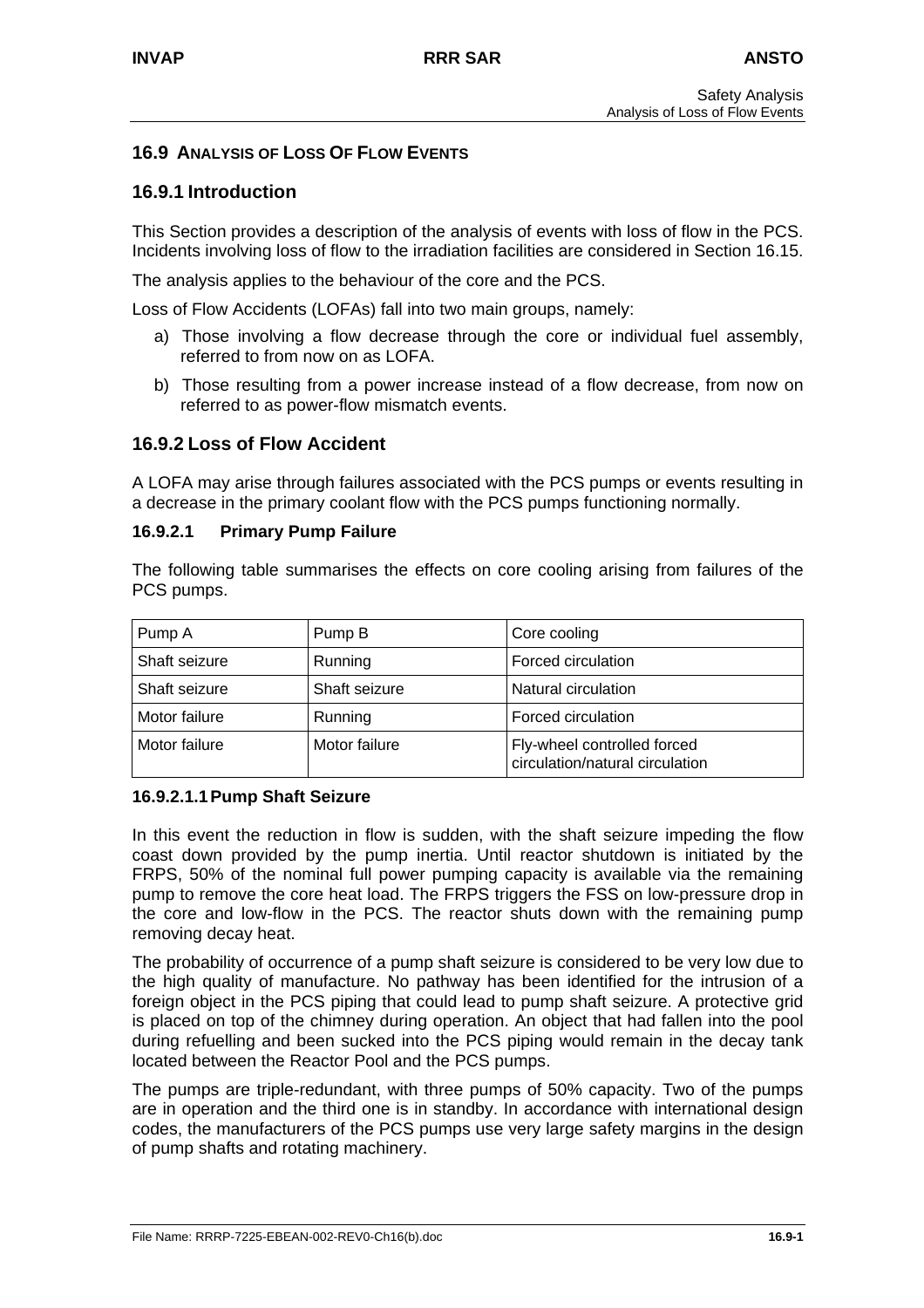Anticipatory signals would appear before shaft seizure. Vibration in the and high temperature in the pump motor would trigger alarms in the Main Control Room via the RCMS. In order to protect the integrity of the pump, very high vibration would cause automatic pump shutdown.

Even though shaft seizure is considered highly unlikely, the seizure of a shaft with full sudden stoppage of the pump is considered to be within the design basis and is simulated. However, the likelihood of shaft seizure together with failure of the FSS is considered so unlikely as to render it beyond the design basis.

| Level          | <b>Main Characteristics</b>                         | <b>Safety Feature</b>                                                                                                                          |  |  |
|----------------|-----------------------------------------------------|------------------------------------------------------------------------------------------------------------------------------------------------|--|--|
| 1              | Conservative design and inherent<br>safety features | Equipment purchased from qualified<br>manufacturer                                                                                             |  |  |
|                |                                                     | Pumps designed and manufactured in<br>accordance with international design<br>codes and standards within a QA plan.                            |  |  |
|                |                                                     | Appropriate maintenance programme in<br>place                                                                                                  |  |  |
| $\overline{2}$ | Operation control and response to                   | Alarms on:                                                                                                                                     |  |  |
|                | abnormal operation                                  | Low flow of the PCS<br>a)                                                                                                                      |  |  |
|                |                                                     | b)<br>Low core pressure drop                                                                                                                   |  |  |
|                |                                                     | High core outlet temperature<br>c)                                                                                                             |  |  |
|                |                                                     | d)<br>High core temperature difference                                                                                                         |  |  |
|                |                                                     | High vibration<br>e)                                                                                                                           |  |  |
|                |                                                     | f)<br>High temperature on pump motor<br>windings                                                                                               |  |  |
|                |                                                     |                                                                                                                                                |  |  |
|                |                                                     | Pump trip (RCMS signal) on very high<br>vibration                                                                                              |  |  |
| 3              | Control of accidents within the                     | FRPS reactor trip signal on:                                                                                                                   |  |  |
|                | design basis                                        | Low flow of the PCS<br>a)                                                                                                                      |  |  |
|                |                                                     | b)<br>Low core pressure drop                                                                                                                   |  |  |
|                |                                                     | c)<br>High core temperature difference                                                                                                         |  |  |
|                |                                                     | SRPS reactor trip signal:                                                                                                                      |  |  |
|                |                                                     | Very low core pressure drop (setting<br>a)<br>is lower than setting for FRPS)<br>together with no end-of-stroke signal<br>from two or more CRs |  |  |
|                |                                                     | b)<br>High core outlet temperature                                                                                                             |  |  |
|                |                                                     | Failure of the FSS<br>C)                                                                                                                       |  |  |

**16.9.2.1.1.1 Defence in Depth Barriers**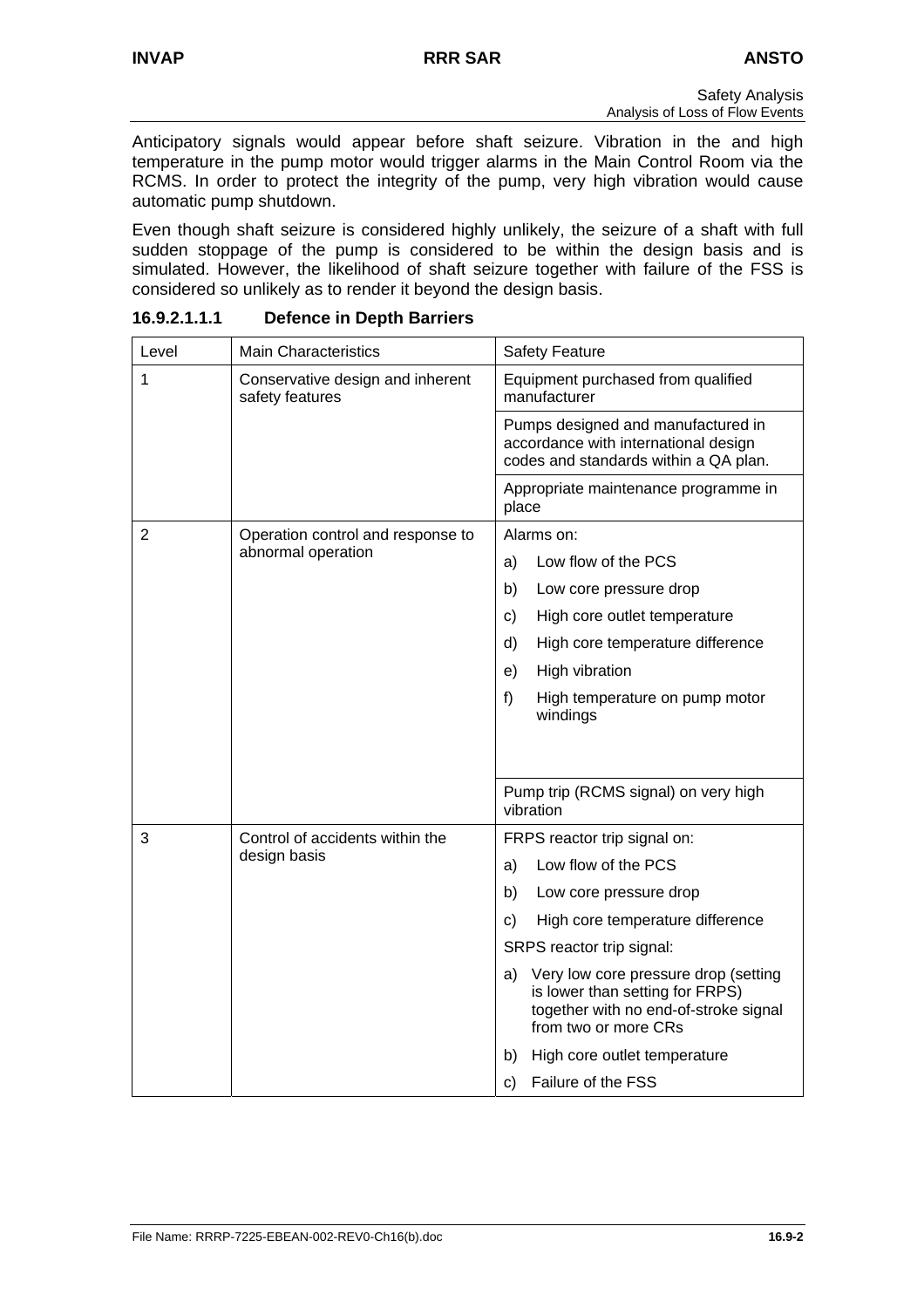### **16.9.2.1.2 Pump Motor Failure**

This event deals with the failure of a pump motor due to, for example, malfunction or interruption of power supply (The failure is not due to loss of Normal Power. This is considered in Section 16.7.)

After failure of a pump motor, the reactor is automatically shut down by the FRPS on low core pressure drop, low PCS flow signals or high core temperature difference. The SRPS trips the SSS on very low core pressure drop coupled with no-end-of stroke signal from two or more CRs, high core outlet temperature or failure of the FSS. The undamaged pump removes decay power during the first minutes after shutdown. After this time, the undamaged pump is manually stopped by the operator and the flow coasts down according to the dynamics. As the flow coasts down, natural circulation is established.

In case both pumps experience a motor disconnection or failure, or if the power to the pump motors is lost (e.g., due to the simultaneous failure of the pumps' independent electrical switchboards), the pump inertia provides decreasing flow during shutdown. This flow is sufficient to remove decay power until natural circulation is established.

The failure of two pump motors is considered to be within the design basis and is simulated. The event bounds failure of a single pump motor. The response of the plant to this initiating event is analysed with actuation of the FSS and with failure of the FSS and actuation of the SSS. This scenario, which assumes that the pump motors fail as opposed to occurring as a result of the loss of electric power, is conservative, as it results in reactor trip being delayed until the low flow setting is reached instead of as soon as the power is lost.

| Level          | <b>Main Characteristics</b>                             | <b>Safety Feature</b>                                                                                |  |  |
|----------------|---------------------------------------------------------|------------------------------------------------------------------------------------------------------|--|--|
| 1              | Conservative design and inherent<br>safety features     | High quality pump motor and electric<br>switchboards                                                 |  |  |
|                |                                                         | Appropriate electrical maintenance programme                                                         |  |  |
| $\overline{2}$ | Operation control and response to<br>abnormal operation | Alarm on high and very high temperature in<br>motor windings                                         |  |  |
|                |                                                         | Magnetic and electric protection in electric<br>switchboards                                         |  |  |
|                |                                                         | Pump trip on high motor winding temperature<br>together with very high motor winding<br>temperature. |  |  |
|                |                                                         | Alarms on:                                                                                           |  |  |
|                |                                                         | low PCS flow<br>a)                                                                                   |  |  |
|                |                                                         | b)<br>low core pressure drop                                                                         |  |  |
|                |                                                         | high core temperature difference<br>C)                                                               |  |  |
| 3              | Control of accidents within the                         | FRPS reactor trip signal on:                                                                         |  |  |
|                | design basis                                            | low flow of the PCS<br>a)                                                                            |  |  |
|                |                                                         | b)<br>low core pressure drop                                                                         |  |  |
|                |                                                         | high core temperature difference<br>C)                                                               |  |  |

### **16.9.2.1.2.1 Defence in Depth Barriers**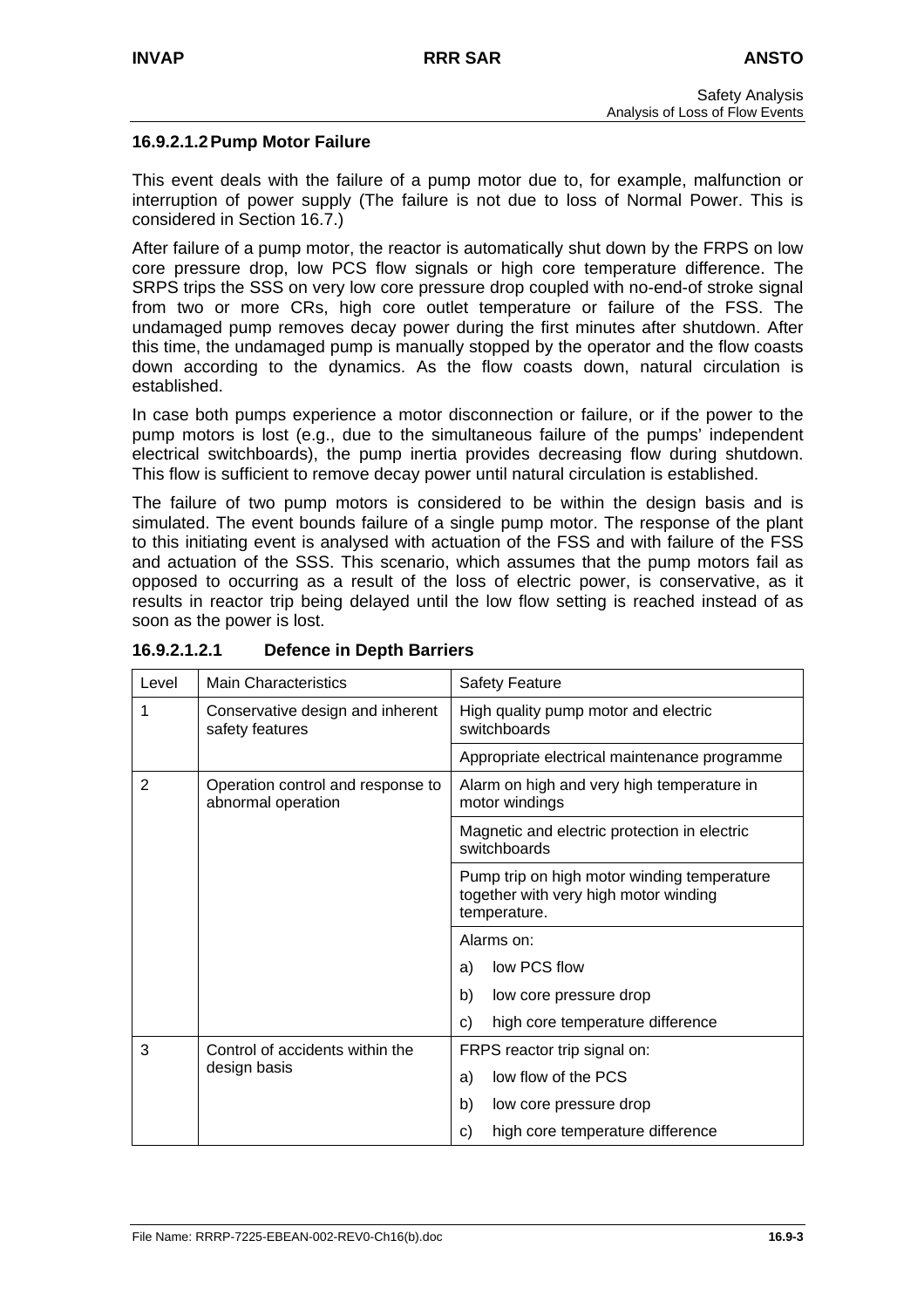| Level | <b>Main Characteristics</b> | <b>Safety Feature</b>                                                                                                                        |  |  |
|-------|-----------------------------|----------------------------------------------------------------------------------------------------------------------------------------------|--|--|
|       |                             | SRPS reactor trip signal on:                                                                                                                 |  |  |
|       |                             | Very low core pressure drop (setting is lower<br>a)<br>than setting for FRPS) together with no end-<br>of-stroke signal from two or more CRs |  |  |
|       |                             | High core outlet temperature<br>b)                                                                                                           |  |  |
|       |                             | Failure of the FSS                                                                                                                           |  |  |

## **16.9.2.2 Primary Coolant Flow Reduction**

## **16.9.2.2.1 Coolant Flow Reduction Due to Failure or Blockage in Primary Cooling System Piping or Component**

This initiator refers to a valve failure, or pipe blockage in the PCS piping, or to a heat exchanger blockage (see Chapter 6 for a description of the PCS).

In the case of a large PCS flow reduction, the FRPS shuts down the reactor by means of the FSS on low core pressure drop, low PCS flow signals or high core temperature difference. The SRPS trips the SSS on very low core pressure drop coupled with noend-of stroke signal from two or more CRs, high core outlet temperature or failure of the FSS.

If flow reduction arises as a result of human error, e.g. valve position failure after maintenance, it would be detected by the RCMS as part of checking that the flow is correct before allowing the operator to increase the reactor power. The PCS has no remotely operated valves that could be closed spuriously. Manual valves require deliberate operator action to be closed. QA and careful inspection accounting for tools, cloths, and packaging after commissioning and maintenance minimises the likelihood of an obstruction due to foreign objects inside the piping.

A foreign object inside the PCS could cause the obstruction of a pipe or heat exchanger. During Stage A (cold) commissioning, the pumps are run extensively with a filter located at the pumps suction lines to collect any debris remaining from construction activities. The presence of a foreign object downstream of the pump would cause an obstruction in the heat exchanger. The heat exchanger is of plate type with over a hundred plates in the primary side. Thus, the presence of a foreign object would only lead to the obstruction of a very small percentage of the channels in the primary side of the heat exchanger. This would not significantly affect its performance or the flow (see Chapter 6 for a detailed description of the heat exchanger and its design evaluation).

Sizeable foreign objects introduced into the Reactor Pool during operation cannot enter the PCS. The flow coming from the core flows inside the chimney and the exit PCS line is connected to it, unconnected to the pool. A grille that acts as a filter for objects that could fall from the pool top covers the chimney top. Thus, any object falling into the pool has no pathway to enter the core during operation. The size of the openings in the protection grille is small enough to stop tools and small objects handled at the pool top during normal operation, and the grille would withstand the impact of the heaviest silicon ingot. Objects smaller than the openings in the grille would be light enough to be dragged by the PCS flow into the hot leg and would not fall into the core or the control rod guide box. Such objects would then be retained in the heat exchanger where they would result in a minor reduction in heat exchanger performance. Objects of a size sufficiently small to pass through the heat exchanger have the potential to be carried around the PCS and cause a blockage of the FA channels. The size of such objects,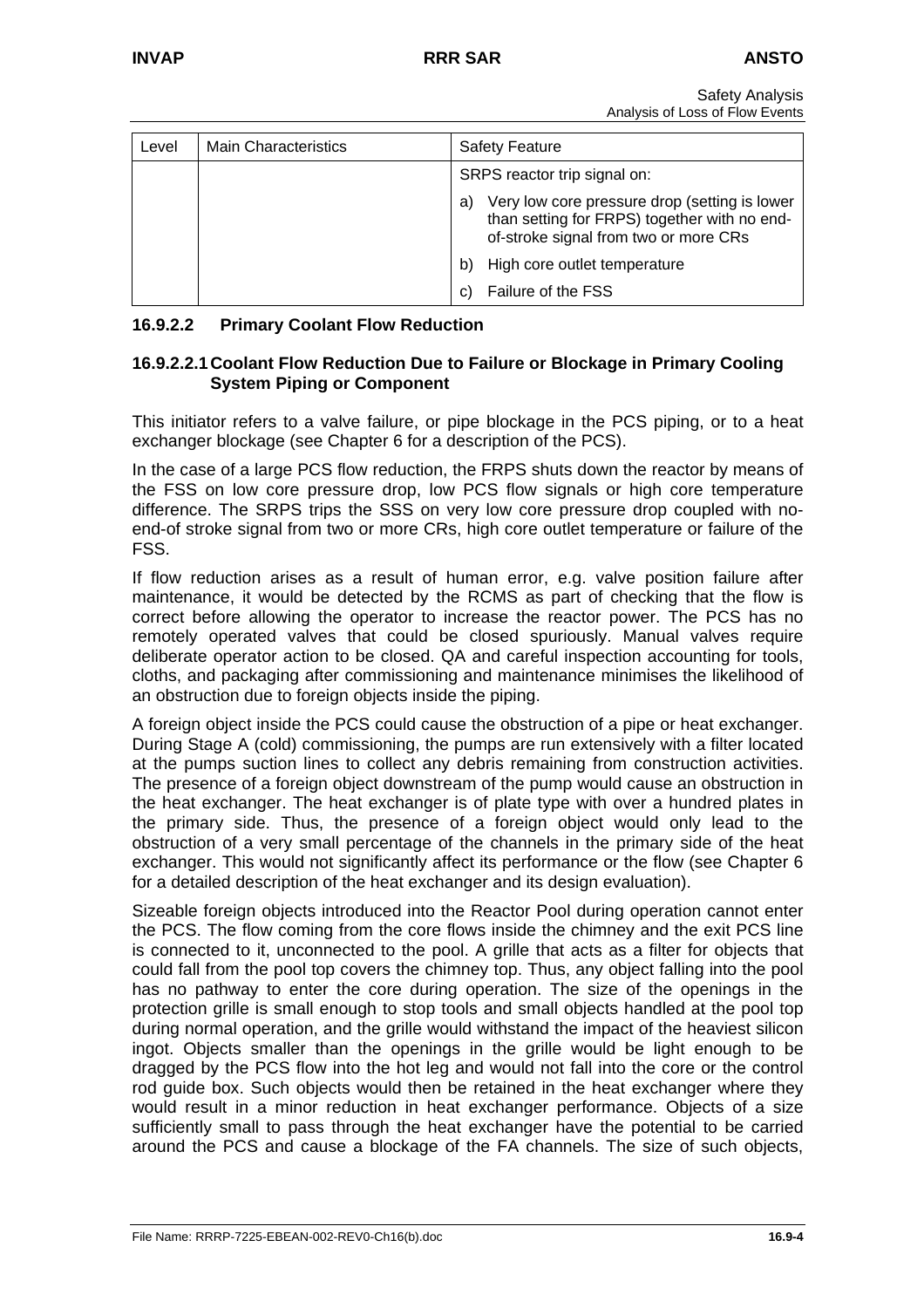however, would preclude complete blockage of a FA channel. (Core flow blockage events are considered below.)

The grille is removed for refuelling operations. Operational procedures are in place during refuelling to reduce the likelihood of a foreign object falling into the core.

Downstream from the heat exchanger, there is only the gasket from the flange that joins the heat exchanger to the primary cooling system piping. This gasket is of high quality material and it is subject to mild operating conditions (e.g., low temperature, low radiation, demineralised water). Loss of integrity of the gasket is considered very unlikely.

The valve seals of the valves in the PCS are a single part and experience has shown that damage to this type of seal does not produce small parts. Consequently, it is also considered very unlikely that valve seals could introduce foreign objects into the PCS.

The reduction in primary coolant flow arising from the failures identified above is considered to be within the design basis. Its consequences are bounded by the failure of both pump motors.

| Level          | <b>Main Characteristics</b>                         | <b>Safety Feature</b>                                                                                                   |  |  |
|----------------|-----------------------------------------------------|-------------------------------------------------------------------------------------------------------------------------|--|--|
| 1              | Conservative design and inherent<br>safety features | QA and careful inspection accounting for tools,<br>cloth and packaging after commissioning and<br>maintenance.          |  |  |
|                |                                                     | Demineralised water minimises corrosion                                                                                 |  |  |
|                |                                                     | Appropriate maintenance programme: high<br>reliability of pumps, valves, gaskets and seals.                             |  |  |
|                |                                                     | Start-up walk-through to verify appropriate<br>configuration and check maintenance                                      |  |  |
|                |                                                     | No remotely operated valves in PCS.                                                                                     |  |  |
|                |                                                     | Protection logic that checks if the flow is correct<br>before allowing the operator to increase the<br>reactor power    |  |  |
|                |                                                     | Gasket material qualified for environment<br>conditions                                                                 |  |  |
|                |                                                     | Mild environment for gasket material: low<br>temperature and pressure; low radiation due to<br>existence of decay tank. |  |  |
| $\overline{2}$ | Operation control and response to                   | Power reduction                                                                                                         |  |  |
|                | abnormal operation                                  | Power limitation and bank insertion                                                                                     |  |  |
|                |                                                     | Alarms on:                                                                                                              |  |  |
|                |                                                     | low PCS flow<br>a)                                                                                                      |  |  |
|                |                                                     | b)<br>low core pressure drop                                                                                            |  |  |
|                |                                                     | high core temperature difference<br>C)                                                                                  |  |  |

**16.9.2.2.1.1 Defence in Depth Barriers**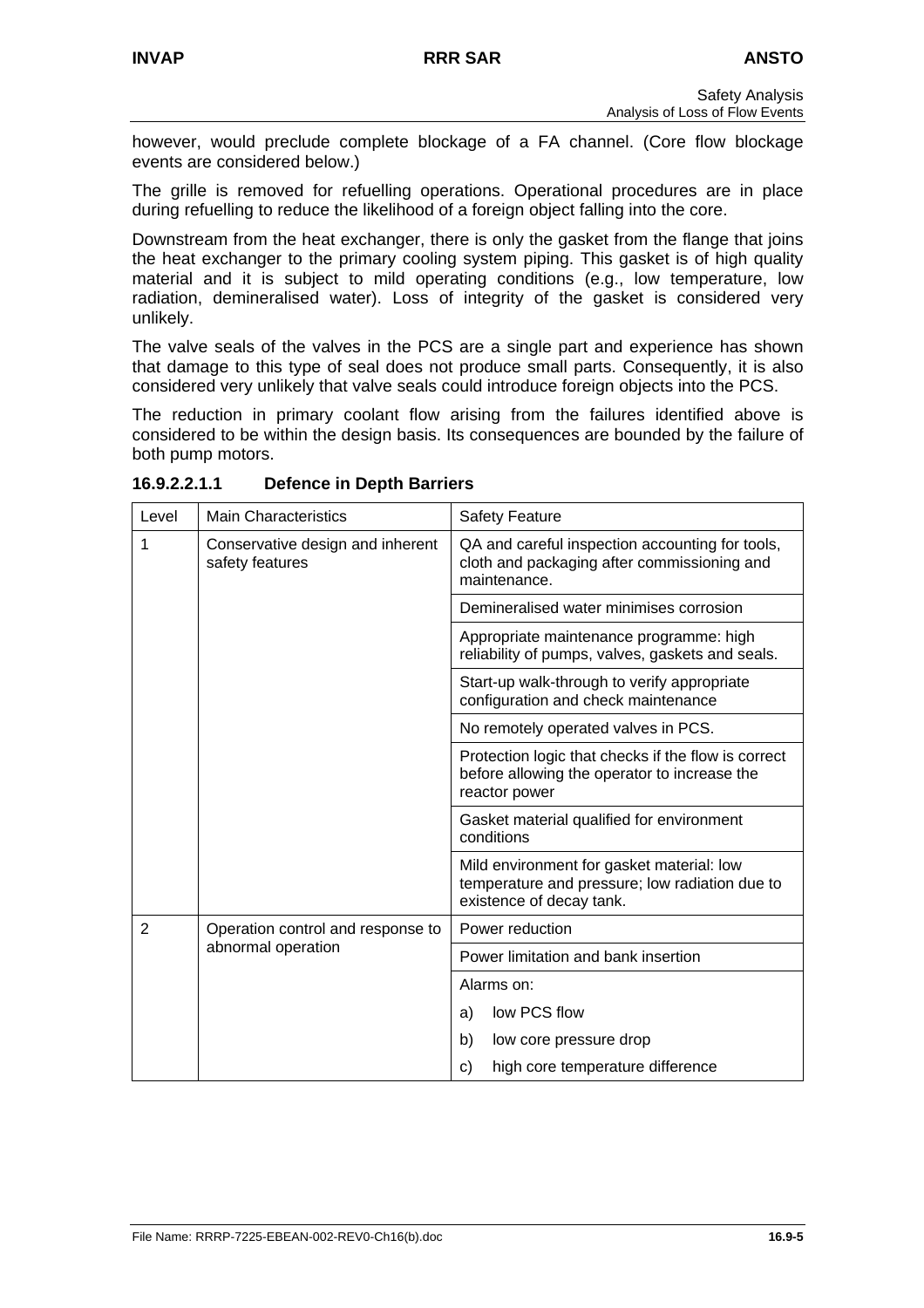| Level                                                | <b>Main Characteristics</b>                                                                                                                  | <b>Safety Feature</b>              |
|------------------------------------------------------|----------------------------------------------------------------------------------------------------------------------------------------------|------------------------------------|
| 3<br>Control of accidents within the<br>design basis |                                                                                                                                              | FRPS reactor trip signal on:       |
|                                                      |                                                                                                                                              | low flow of the PCS<br>a)          |
|                                                      | low core pressure drop<br>b)                                                                                                                 |                                    |
|                                                      | high core temperature difference<br>C)                                                                                                       |                                    |
|                                                      |                                                                                                                                              | SRPS reactor trip signal on:       |
|                                                      | Very low core pressure drop (setting is lower<br>a)<br>than setting for FRPS) together with no end-<br>of-stroke signal from two or more CRs |                                    |
|                                                      |                                                                                                                                              | High core outlet temperature<br>b) |
|                                                      |                                                                                                                                              | Failure of the FSS<br>C)           |
|                                                      |                                                                                                                                              |                                    |

## **16.9.2.2.2 Coolant Flow Reduction Due to Core Bypass**

A core by-pass could take place due to:

- a) a break or leak in the PCS piping inside the Reactor Pool
- b) spurious opening of any of the flap valves located at the inlet pipes of the PCS while the reactor is operating at nominal power (see Chapter 6 for a detailed description of the flap valves).

A break or leak in the PCS piping is deemed unlikely. Large safety margins are present in the PCS piping specifications. The design pressure of the PCS pipes is well above the operating value. The thermal stresses of the PCS piping inside the pool has been verified and the values are below the allowable limit for stainless steel. . The mechanical design and stress analysis of the PCS piping ensures that it withstands the SL-2 seismic event. Furthermore, the piping is properly supported. Failure of seals is considered unlikely, given the quality of the materials selected and the relatively benign conditions of operation.

The flap valves are designed to provide natural circulation in the reactor core during low power operation and to remove the decay heat after reactor shutdown.

The design of the flap valves is such that the probability of occurrence of a flow by-pass during operation is very low. The flap valves remain closed while the flow inside the PCS is enough to maintain a pressure difference between the water inside the PCS pipes and the Reactor Pool. When the PCS pumps are stopped after reactor shutdown (due to maintenance shutdown or reactor transient), the flow in the PCS coasts down according to the dynamics of the pump, until the pressure difference is small enough to allow for the opening of the flap valve.

The pressure within the cold leg when the primary cooling pumps are operating is such that even if the air chamber is completely full of water, the weight of the piston assembly is insufficient to open the valve.

The pressure within the cold leg when the primary cooling pumps are operating is such that, if the flap becomes disconnected from the connecting stem (e.g. due to failure of the connecting stem), then the flap would remain in position.

The breakage or disintegration of components is also considered very unlikely due to the high quality of the design and the relatively benign operating conditions.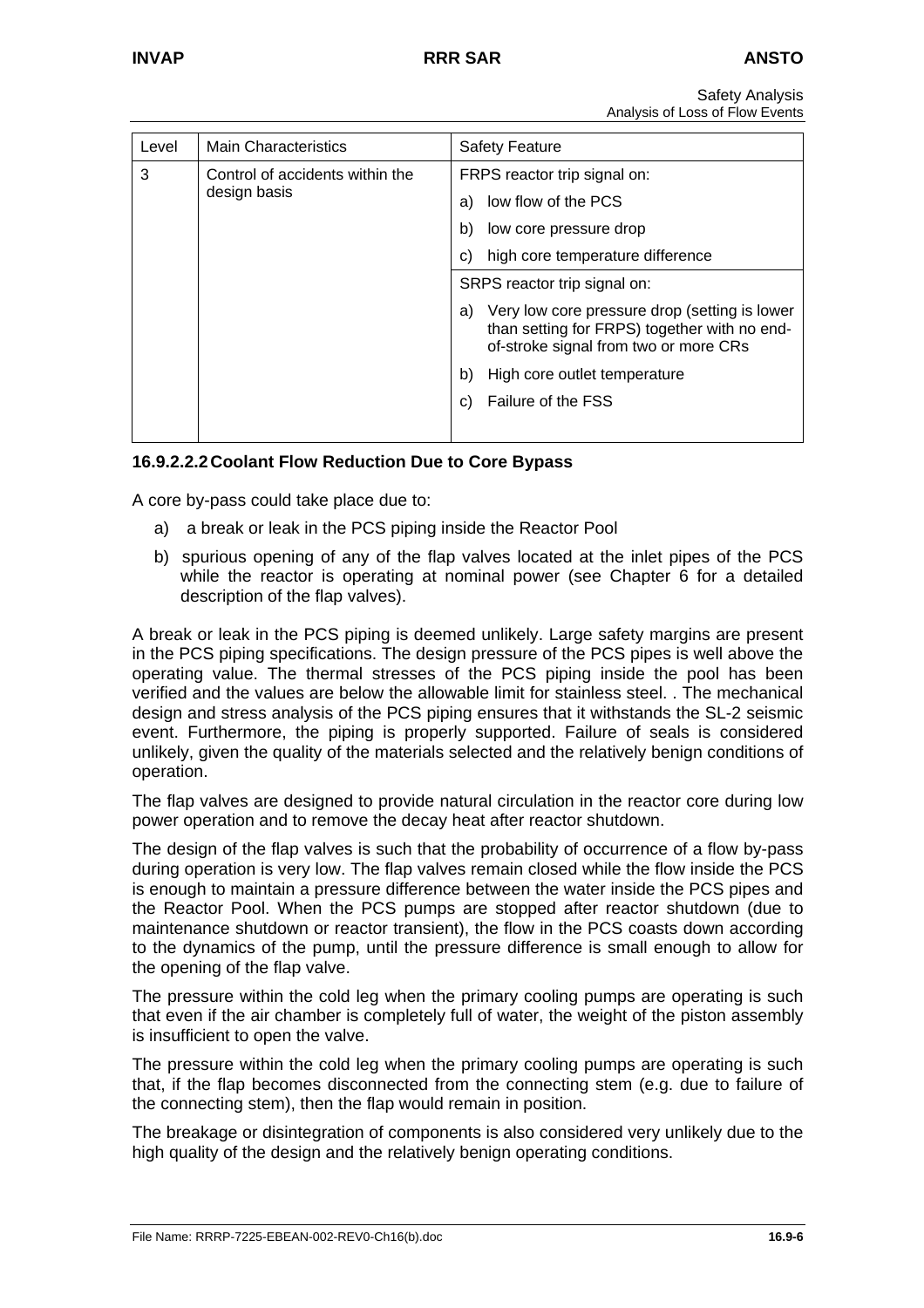The flap valves are located in an area where the movement of heavy loads is strictly controlled. In addition, the flap valves are protected against possible impact by a mesh. Thus, the likelihood of a dropped load causing any damage is considered very remote.

Notwithstanding the low likelihood of a core bypass, a number of means of detecting a by-pass are provided:

- a) The start-up strategy includes a RCMS interlock that inhibits power raise beyond the low power operation level if flap valve positions are not correct.
- b) In case of opening of flap valve during operation, the operator is warned by a signal of low-pressure drop at the core.
- c) The FSS is triggered by the FRPS on low core flow, low core pressure drop, or high core temperature difference.
- d) The SSS is triggered by the SRPS on very low pressure drop in conjunction with no end-of-stroke signal from two or more CRs, high core outlet temperature or failure of the FSS.

Reactor start-up to Physics Test takes place with open flap valves as in this reactor state, cooling is by natural circulation. However, a RCMS interlock prevents increase of power above the Physics Test mode limit. If this were to fail, the FRPS would trip the reactor on high neutron flux (high power). The SRPS would trip the reactor on high neutron flux or failure of the FSS.

Core bypass is considered to be within the design basis. The onset of core bypass would take place on a similar timescale to that associated with a pump shaft seizure. The severity, however, would not be as great. For this reason, the effect of a core bypass event is considered bounded by a pump shaft seizure (Section 16.9.4.3.2).

| Level          | <b>Main Characteristics</b>     | <b>Safety Feature</b>                                                                    |  |  |
|----------------|---------------------------------|------------------------------------------------------------------------------------------|--|--|
| 1              | Conservative design and         | Proven design of flap valves                                                             |  |  |
|                | inherent safety features        | Location in Reactor Pool prevents accidental<br>impact during operations inside the pool |  |  |
|                |                                 | Comprehensive QA inspection programme for<br>welding inside the Reactor Pool             |  |  |
|                |                                 | Start-up sequence interlocks                                                             |  |  |
| $\overline{2}$ | Operation control and response  | Power reduction                                                                          |  |  |
|                | to abnormal operation           | Power limitation                                                                         |  |  |
|                |                                 | Alarms on:                                                                               |  |  |
|                |                                 | Interlock on flap valve position<br>a)                                                   |  |  |
|                |                                 | b)<br>low core pressure drop                                                             |  |  |
|                |                                 | high core outlet temperature<br>c)                                                       |  |  |
|                |                                 | d)<br>high core temperature difference                                                   |  |  |
| 3              | Control of accidents within the | FRPS reactor trip signal on:                                                             |  |  |
|                | design basis                    | low flow of the PCS<br>a)                                                                |  |  |
|                |                                 | b)<br>low core pressure drop                                                             |  |  |
|                |                                 | high core temperature difference<br>C)                                                   |  |  |

**16.9.2.2.2.1 Defence in Depth Barriers**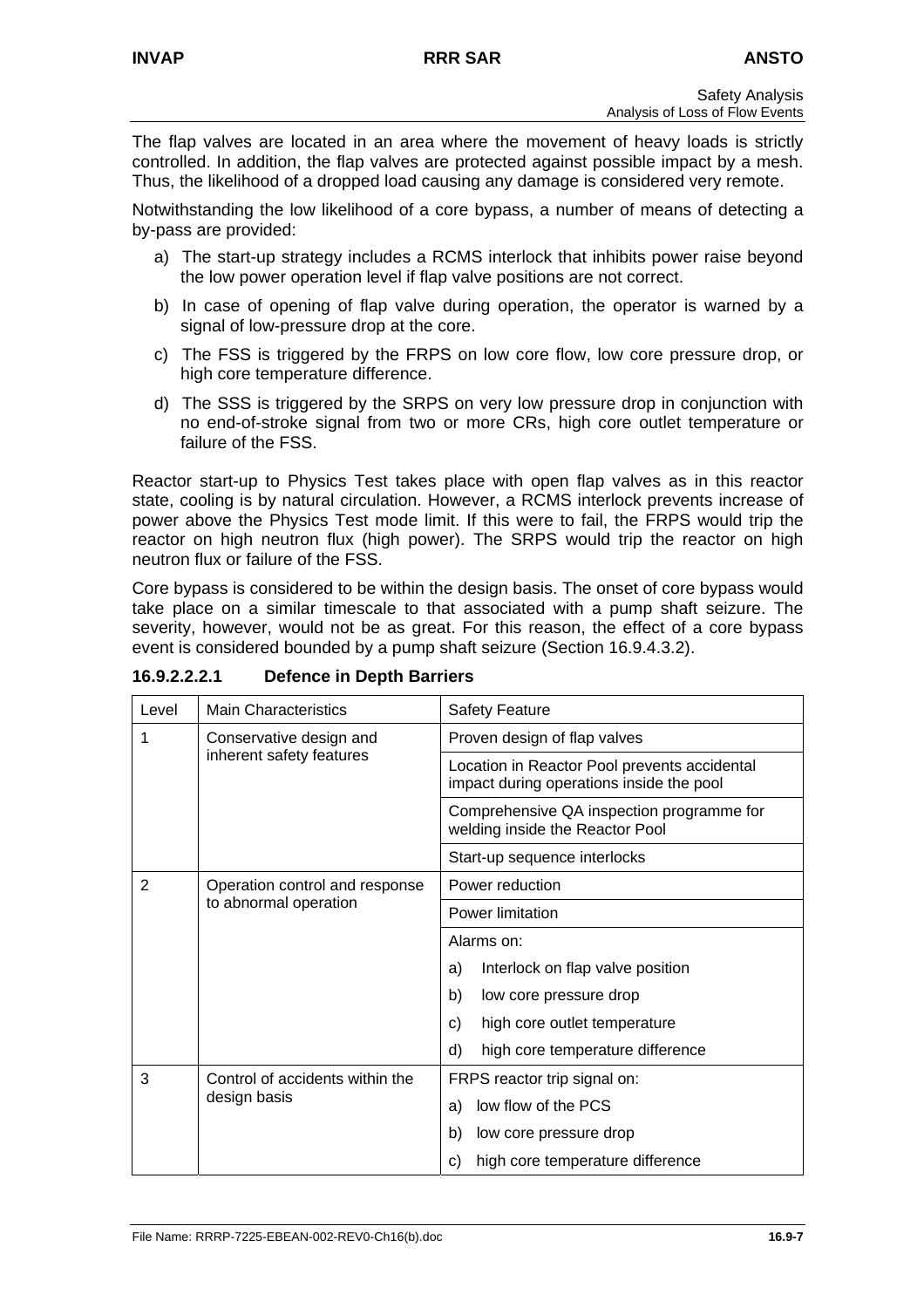| Level | <b>Main Characteristics</b> | <b>Safety Feature</b>                                                                                                                        |  |  |
|-------|-----------------------------|----------------------------------------------------------------------------------------------------------------------------------------------|--|--|
|       |                             | SRPS reactor trip signal on:                                                                                                                 |  |  |
|       |                             | Very low core pressure drop (setting is lower<br>a)<br>than setting for FRPS) together with no end-<br>of-stroke signal from two or more CRs |  |  |
|       |                             | High core outlet temperature<br>b)                                                                                                           |  |  |
|       |                             | Failure of the FSS<br>C)                                                                                                                     |  |  |
|       |                             |                                                                                                                                              |  |  |

### **16.9.2.2.3 Core Blockage**

This initiating event accounts for the partial or total blockage of a coolant channel inside a fuel assembly or the blockage of the inlet nozzle of a fuel assembly.

Blockage of a cooling channel can occur due to:

- a) blistering or swelling of a fuel plate
- b) fuel plate strain
- c) foreign object lodged inside, or at the entrance to, the core
- d) Damage to the fuel plates during handling, shuffling manoeuvres, etc.

Blistering and swelling are effects of the irradiation on the fuel plate. Section 5.3 explains these effects in detail. The blistering temperature limit is not achieved in any of the design basis transients of the plant. Therefore, no cooling channel blockage is expected due to blistering or swelling.

Section 5.3 reports that stress analyses have shown that, if lateral compressive thermal stresses on the fuel plate remain below the yield stress of the aluminium cladding, then elastic buckling is precluded. This criterion is met by limiting the maximum compressive stress in the fuel plate width direction of the fuel cladding in the as-fabricated condition, unirradiated and at operating temperature. The limit is conservative because the fuel plate average yield stress is higher than that of the cladding and the yield stress increases with irradiation. Extending the limit in maximum compressive stress in the fuel plate width direction to also include the maximum total equivalent stress also prevents the appearance of permanent distortions and deflections in the fuel plate.

To avoid channel deformations and fuel overheating due to hydraulic instabilities of the fuel plates, the maximum calculated velocity of water through coolant channels is constrainedto not be higher than two thirds of the critical velocity<sup>1</sup> (See Section 5.8).

Protective actions adopted in the mechanical design to minimise the effect of mechanical loads on the fuel plates included:

- a) A careful process of interface analysis, evaluating all aspects of compatibility among reactor grid plate, bottom nozzle and fuel clamp designs, and involving compatibility of materials and of dimensions and geometry with their corresponding manufacturing tolerances.
- b) Specification of a maximum hold-down force on bottom nozzle to prevent the development of excessive stresses at the contact surfaces.

<span id="page-7-0"></span><sup>&</sup>lt;sup>1</sup> "Research Reactor Core Conversion from the use of Highly Enriched Uranium to the Use of Low Enriched Uranium Fuels" IAEA-TECDOC 233, 1980.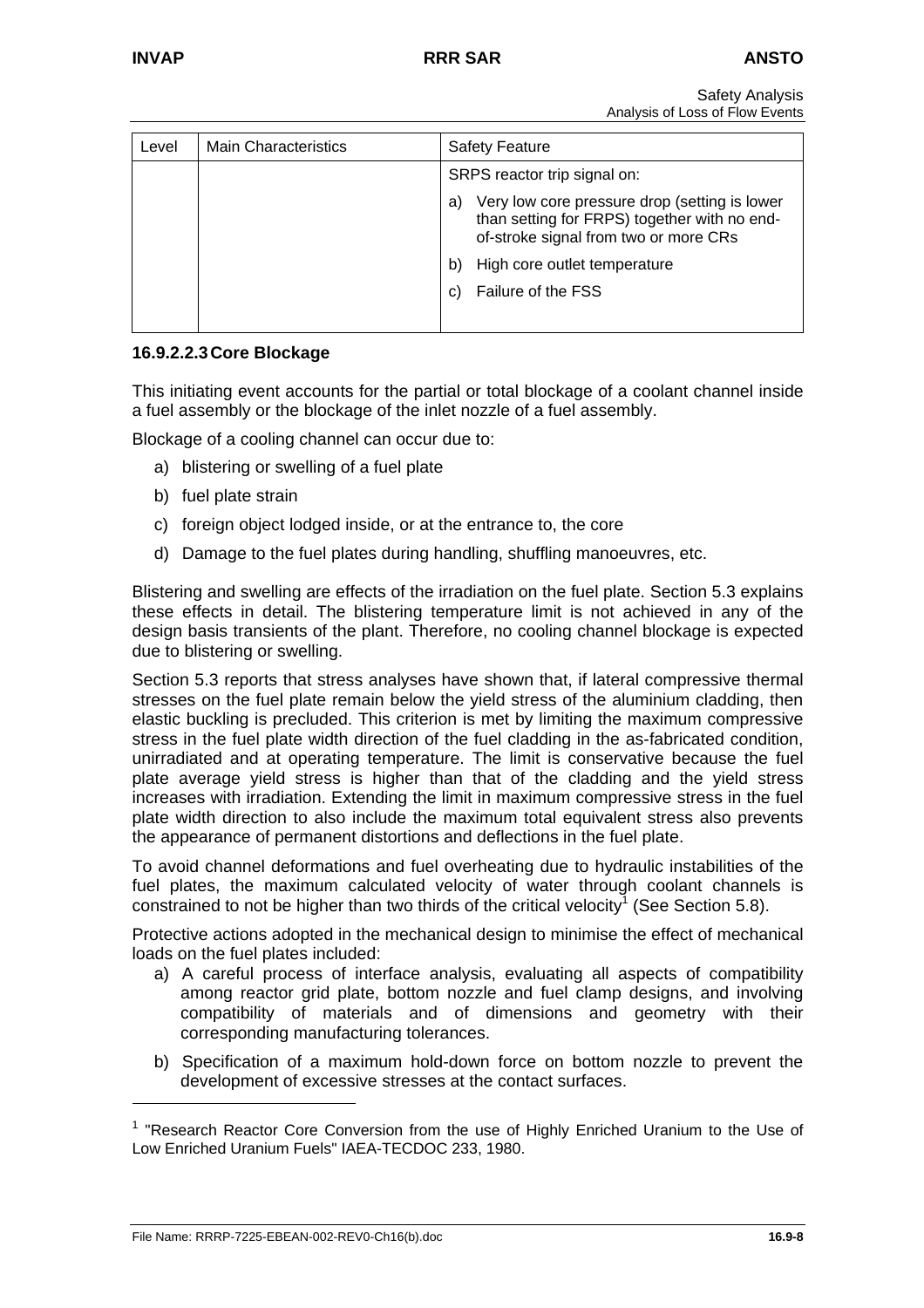A maximum pullout force to be applied on the fuel assembly handling pin during refuelling operations is specified in order to preclude damages and distortions on any component of the fuel assembly.

As noted earlier in this section, foreign objects that could potentially obstruct the flow in the PCS can arise from unintended residual debris generated by the construction and commissioning of the facility. They can also arise from the failure of valve seals and gaskets that may break and become dislodged as well as the fall of small foreign objects into the outlet plenum. The heat exchangers act as filters of foreign objects originating from the pump or those falling into the pool and able to penetrate the grille. The soft material downstream from the heat exchangers includes the gasket of the flange that joins the heat exchangers with the PCS piping and the butterfly valves' rubber seat. The loss of integrity of these seals is highly unlikely due to their design and the operating conditions (moderate temperature, low radiation field and high water purity).

Administrative procedures forbid clear plastic materials in the reactor hall.

Overall, there are several "filters" and design characteristics along the primary loop that not only prevent loose parts in the primary cooling system being transported to the coolant channels in the fuel, but also prevent blockages due to objects that may fall into the pool.

The following filters and design provisions prevent objects from entering the cooling channels below the fuel assemblies:

- a) Lower plenum diffuser, located at the entrance to the core. It consists of a cylindrical plenum that receives the PCS inlet pipes. It has holes that allow the flow of coolant into the core and act as a filter for loose material.
- b) Fuel Clamp. The coolant flows into the channel left between the outer structure of the fuel clamp and the internal bar. This provides restriction to the flow passage area. The size of the available flow area would stop the PCS flap valve retention nut should it become dislodged. This nut is the smallest object in the PCS that could become loose and enter the suction line.
- c) Plate type heat exchangers act as filters for smaller objects.

Several design provisions have been adopted to prevent the blockage due to falling objects:

- a) Upward flow from the core would drag away light objects falling on top of it. The fuel assembly handling pin is a cylindrical rod at the top of the fuel assembly for handling purposes. It provides an uneven surface that avoids blockage of the whole fuel assembly due to falling objects.
- b) The chimney protection grille at the top of the chimney structure prevents larger falling objects from reaching the core. It is placed on top of the reactor chimney whenever the reactor is in operation and is qualified against the accidental drop of the largest silicon ingot. The size of the openings in the grid stop the smallest tool and object handled at the pool top during normal operation. QA and inspection after refuelling contribute to minimising the likelihood of failure to replace the grid after refuelling operations.

The only situation where the core is exposed and an object could fall to the area of the pool below the core corresponds to refuelling operations, where the chimney protective grid has been removed and one FA has been moved from the core to the spent fuel rack inside the Reactor Pool. Considering that according to procedures, only one FA can be moved at a time, this would leave a square opening.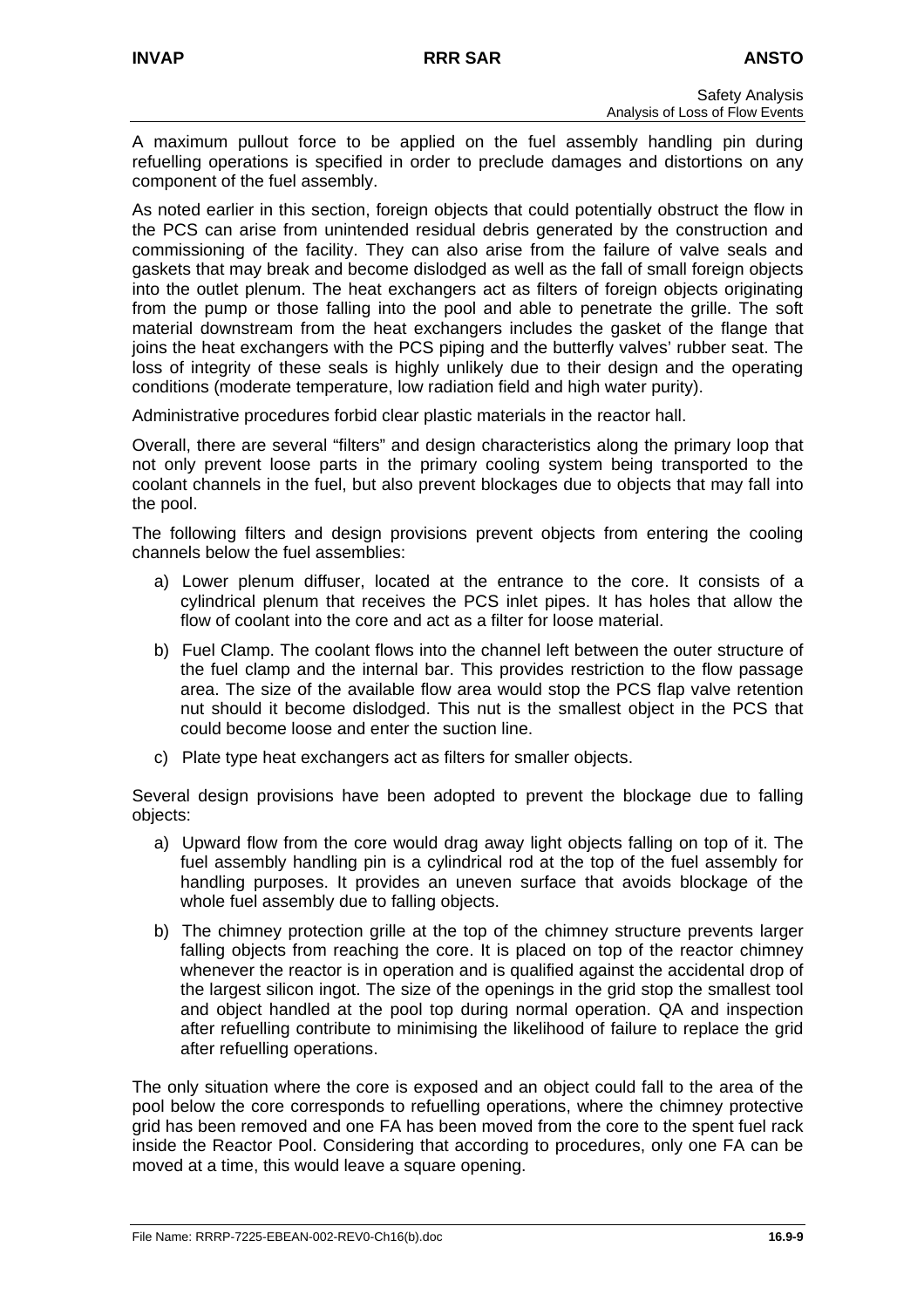Taking into consideration the operations that are performed at the pool top, five scenarios have been identified:

- a) An operator violates procedures and brings a plastic bag or similar light weight object to the Reactor Pool top during refuelling operation. The lightweight object falls into the chimney.
- b) A dose meter, pen, eyeglasses or similar object falls into the chimney.
- c) A coin, button or similar object falls into the chimney.
- d) A large tool (e.g., wrench) falls into the chimney.

A qualitative evaluation of these five scenarios has been performed. The analysis is summarised in Table 16.9/1. Several design and administrative barriers have been identified that prevent the occurrence of a core blockage.

A proper QA inspection programme during fuel assembly manufacture, as well as inspection of the fuel assembly before loading ensures that no channel is blocked by deformation or foreign material. The fuel handling tool has a head that hooks into the FA handling pin, allowing for a safe and simple way to handle the FA. The size of this head together with the handling pin prevents the tool from damaging the fuel plate's upper part. In addition, its design prevents damage to the fuel plates in case of misuse of the tool. The plate's lower part is protected by the FA nozzle. Administrative procedures require additional inspection of FAs that have been hit or potentially damaged in any way during fuel handling manoeuvres. Failure to report mishandling and loading of a damaged FA into the core might lead (depending on the extent of the blockage) to hot spots and damage to the cladding. However, this damage would not exceed the equivalent of complete failure of three fuel plates, a BDBA scenario analysed in Section 16.19.

Design calculations predict that a partial channel blockage of up to 25% of the flow area in at most four fuel assemblies could be dealt with without exceeding safety margins for limiting conditions.

Complete blockage of a fuel assembly nozzle is not credible, given the size of the object necessary and the design provisions mentioned above to avoid large foreign objects from reaching the core. Nevertheless, appropriate fuel plate cooling is guaranteed due to flow reconfiguration through the inlet lower plenum formed by the side windows in each fuel assembly (see a description of the fuel assembly in Chapter 5).

On the basis of the above arguments, the occurrence of significant core blockage is considered sufficiently unlikely as to render the event beyond the design basis.

| Level | <b>Main Characteristics</b>                | <b>Safety Feature</b>                                                                               |
|-------|--------------------------------------------|-----------------------------------------------------------------------------------------------------|
|       | Conservative design<br>and inherent safety | Large design margins, especially with respect to critical<br>velocity and critical heat flux        |
|       | features                                   | Upward flow (prevents blocking of coolant exit and removes<br>lightweight objects from top of core) |
|       |                                            | Control Rod Guide Boxes divide the core into four regions                                           |
|       |                                            | Comprehensive inspection of the cooling system before<br>start-up after shutdown                    |
|       |                                            | Strict procedures for operations at pool top                                                        |

**16.9.2.2.3.1 Defence in Depth Barriers**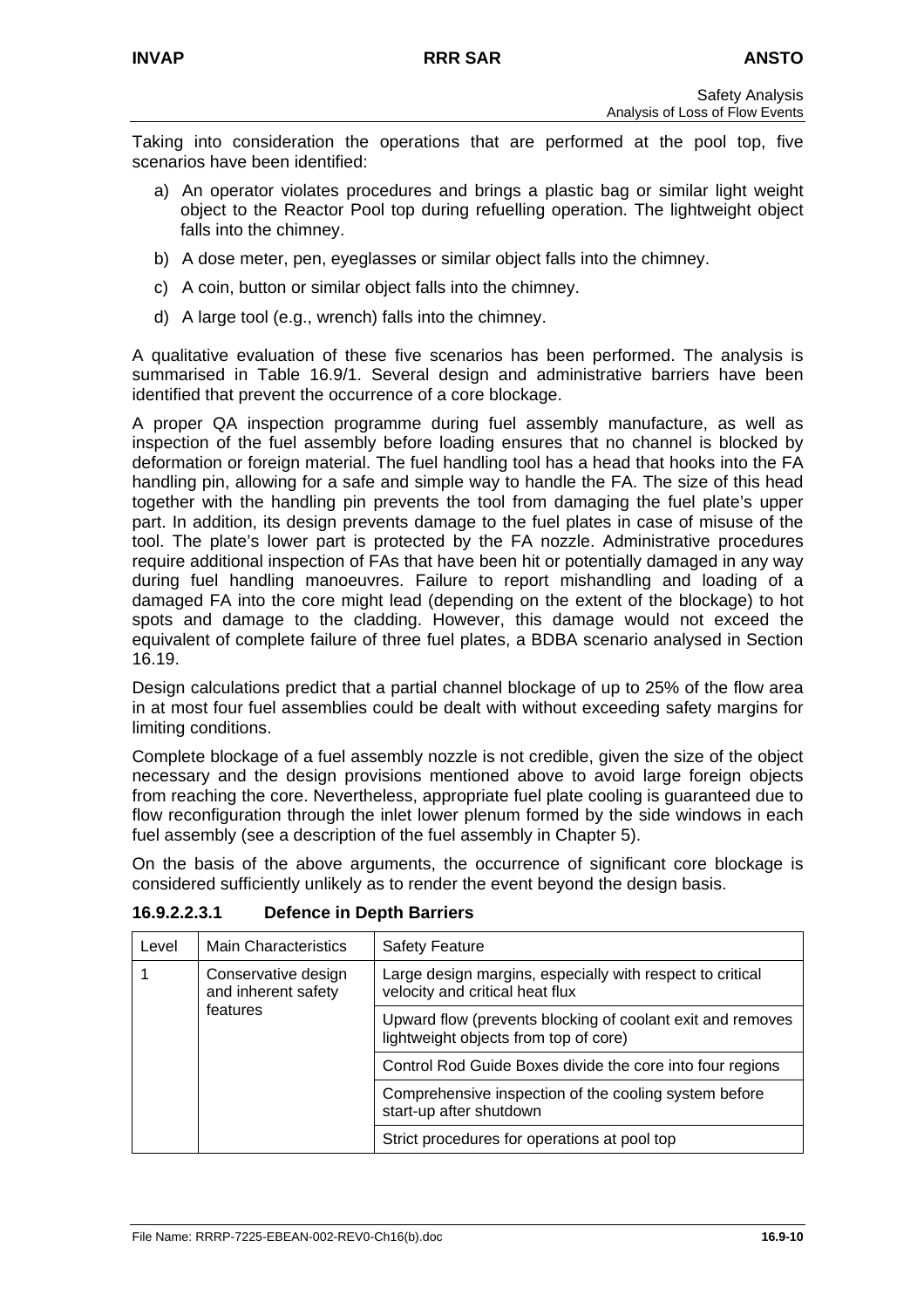| Level          | <b>Main Characteristics</b>                                | <b>Safety Feature</b>                                                             |  |
|----------------|------------------------------------------------------------|-----------------------------------------------------------------------------------|--|
|                |                                                            | Procedures for PCS maintenance                                                    |  |
|                |                                                            | Working objects made of coloured/visible material when<br>submerged               |  |
|                |                                                            | Demineralised water quality control to avoid corrosion                            |  |
|                |                                                            | Inspection of fuel assembly before loading into the core                          |  |
|                |                                                            | Qualified fuel assembly suppliers                                                 |  |
|                |                                                            | Lower plenum diffuser                                                             |  |
|                |                                                            | fuel assembly clamps                                                              |  |
|                |                                                            | fuel assembly side windows allowing flow reconfiguration                          |  |
|                |                                                            | fuel assembly handling pin                                                        |  |
|                |                                                            | Chimney protective grille (protects from missiles originating<br>at the pool top) |  |
|                |                                                            | Heat exchanger plates with a narrow water channel                                 |  |
| $\overline{2}$ | Operation control and<br>response to abnormal<br>operation | Alarms on:<br>a)<br>High core pressure drop                                       |  |

## **16.9.3 Power-Flow Mismatch Events**

## **16.9.3.1 Influence of Reactor Utilisation Failure or Mishandling**

As previously mentioned, mishandling of fuel assemblies and reactor utilisation failures may lead to power-flow mismatch events and a rise in reactor power. For this reason, these events have been considered within the DBIE reactivity insertion group, Section 16.8. They are not considered further here.

#### **16.9.3.2 Emergency Make-up Water System Spurious Trip**

The concern is identified of a power increase due to spurious initiation of cold-water injection by the Emergency Make-up Water System. However, the Emergency Make-up Water System cannot inject water into the PCS when the pumps are running. Emergency Make-up Water System cold water insertion during low power operation, when the PCS pumps are not running, is considered as part of the reactivity insertion group, Section 16.8. The event is not considered further here.

#### **16.9.3.3 Improper Power Distribution Due to Unbalanced Rod Positions, Radioisotope Targets, or Erroneous Fuel Loading**

Improper power distribution leads to occurrence of hot spots in the fuel. Power distribution within the core is characterised by the total power peaking factor.

As shown in Chapter 5, the thermal-hydraulic design of the core is such that the design total power peaking factor is large enough to accommodate calculational uncertainties and the range of power distribution variation induced by the following causes:

- a) regulating and safety plate burn-up
- b) radioisotope targets (bulk and pneumatic facilities)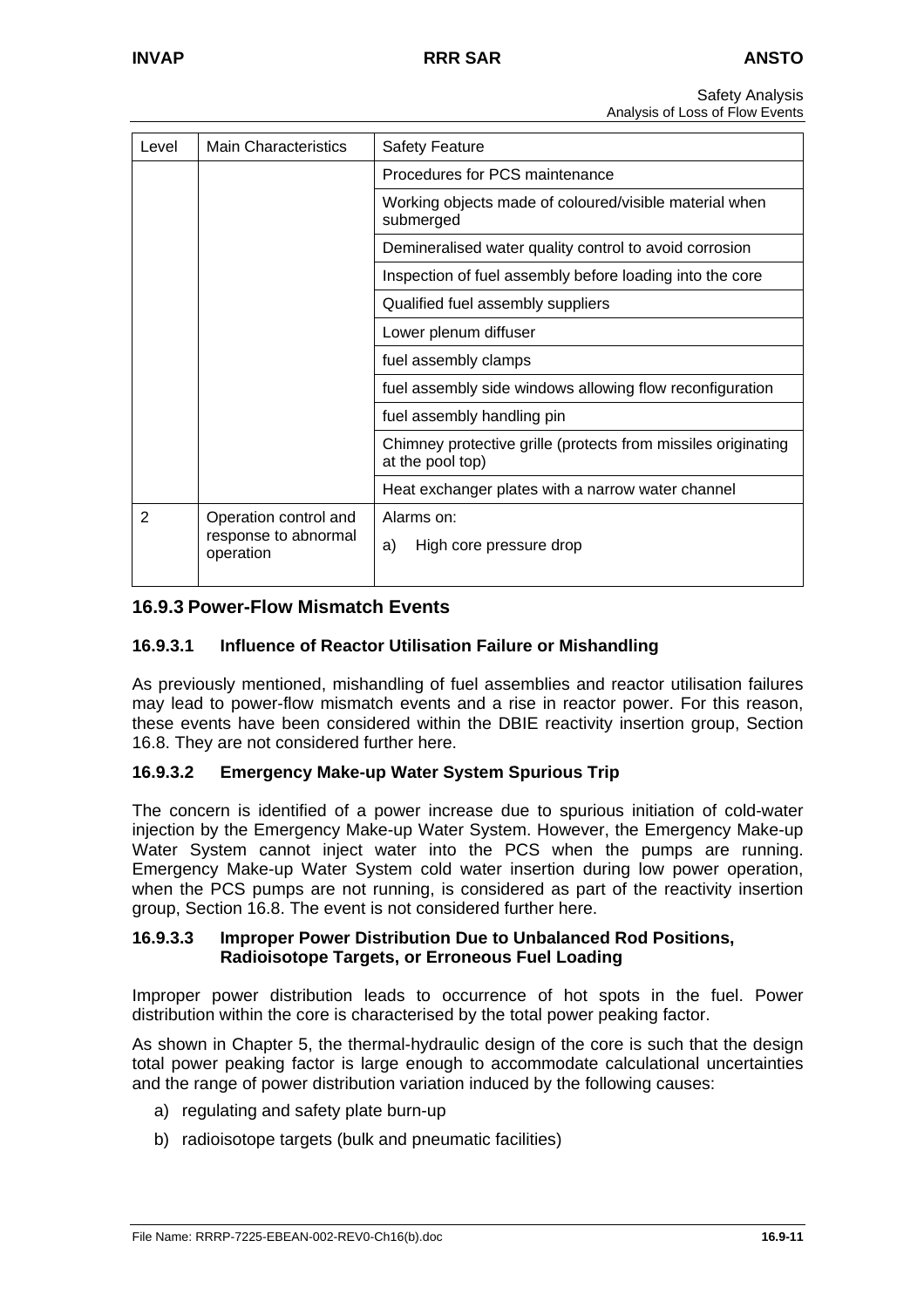- c) fuel burn-up
- d) temperature effects
- e) xenon effects
- f) operation patterns
- g) erroneous fuel loading
- h) erroneous regulating and safety plate moving strategy

It is stressed that the design total power peaking factor value provides a large safety margin to the safety limit (for more detail, see Chapter 5).

In addition, to reduce the impact of this event, no in-core irradiation facilities are provided. Appropriate operational and inspection procedures are in place to ensure the correct assembly of the core following fuel loading. The maximum change in PPF can be safely accommodated by the design.<sup>2</sup> The RCMS can cope with the worth of the maximum possible reactivity insertion due to a mistake in fuel loading with no impact on the safety of the reactor.

As regards plate position, once the xenon poisoning has been compensated for, the four safety absorbers are almost fully outside the core while the central regulating plate controls power.

Consequently, the design can cope with this event without resorting to the safety systems. The event is not considered as a DBIE and no further analysis is required.

#### **16.9.3.4 Malfunction of Reactor Power Control**

Two failure modes are identified:

- a) Continuous reactivity addition: it originates from a failure in the regulation equipment and is dealt with within the reactivity insertion group (see Section 16.8).
- b) Erroneous core power level: failure in the power control system could lead to the indication of an erroneous power level. Periodical thermal balances help to detect any malfunctioning or deviation in the reactor power control instrumentation. For complementary power range regulation, the Gamma Ionisation Chamber effectively measures the reactor global core power. CR position is not used as an input to reactor power control.

The determination of reactor power is carried out by the readings from the nucleonic instrumentation, periodic thermal balances and the Ionisation Chamber. These multiple methods for the measurement of the power minimise the likelihood that a failure in the reading of core power level by the RCMS could lead to an extraction of the regulation control rod and increase power. Assuming the very unlikely simultaneous failure of these three methods to determine the reactor power, the failure would result in the full extraction of the regulating plate. This event is considered within the design basis. The resultant reactivity insertion is bounded by the continuous extraction of the highest worth control plate and analysed as part of the reactivity insertion group, Section 16.8.

<span id="page-11-0"></span><sup>&</sup>lt;u>2</u><br><sup>2</sup> Insertion of 3 fresh FAs without burnable poison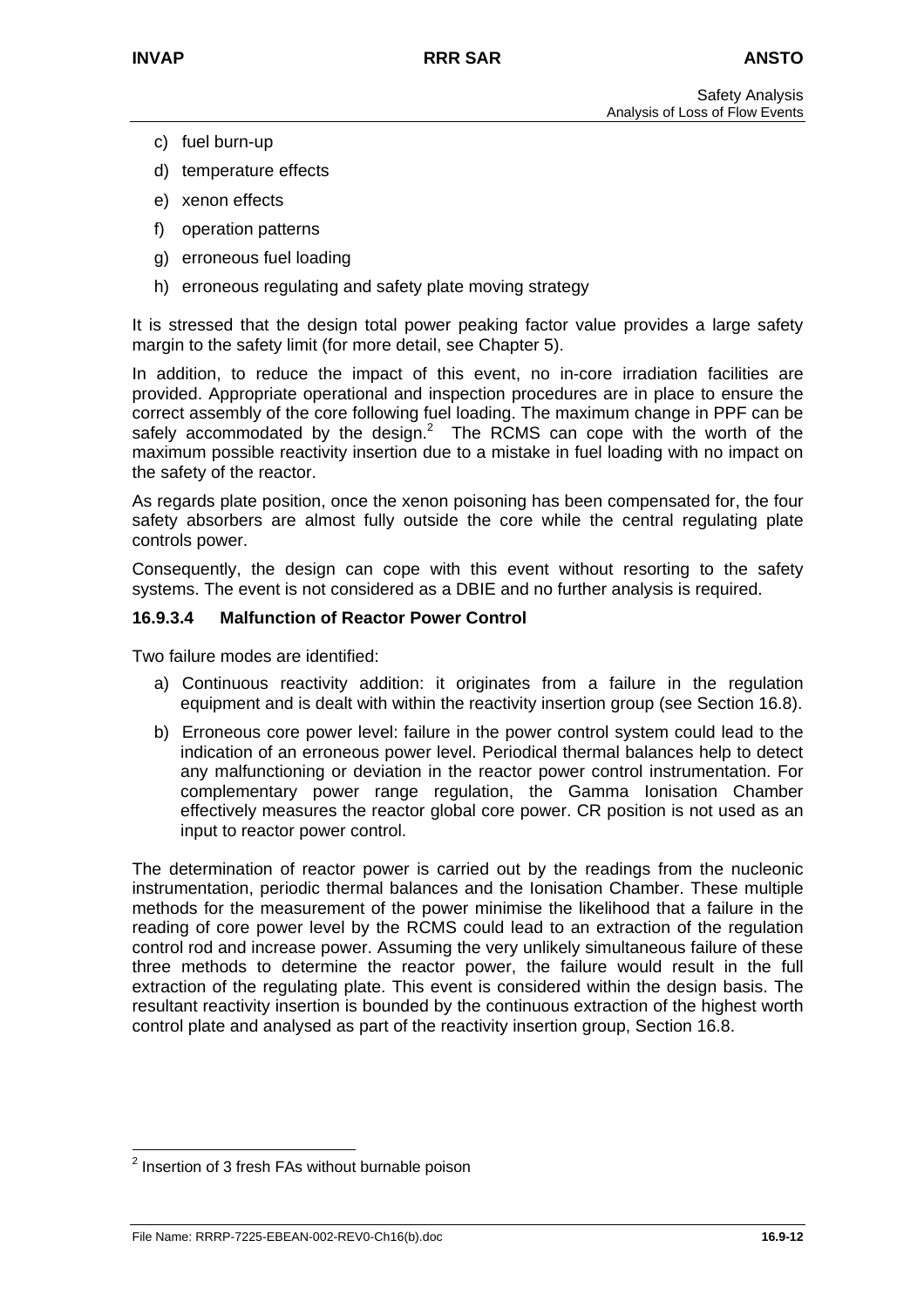| Level                                | <b>Main Characteristics</b>                         | <b>Safety Feature</b>                                                                                                                                            |
|--------------------------------------|-----------------------------------------------------|------------------------------------------------------------------------------------------------------------------------------------------------------------------|
|                                      |                                                     |                                                                                                                                                                  |
| 1                                    | Conservative design and inherent<br>safety features | Correction factor in automatic power control<br>routine                                                                                                          |
|                                      |                                                     |                                                                                                                                                                  |
| $\overline{2}$                       | Operation control and response to                   | Alarms on:                                                                                                                                                       |
|                                      | abnormal operation                                  | High neutron flux rate<br>a)                                                                                                                                     |
|                                      |                                                     | high neutron flux<br>b)                                                                                                                                          |
| 3<br>Control of accidents within the |                                                     | FRPS reactor trip signal on:                                                                                                                                     |
| design basis                         | high neutron flux rate<br>a)                        |                                                                                                                                                                  |
|                                      |                                                     | high neutron flux<br>b)                                                                                                                                          |
|                                      |                                                     | high core temperature difference<br>C)                                                                                                                           |
|                                      |                                                     | SRPS reactor trip signal on:                                                                                                                                     |
|                                      |                                                     | Very low core pressure drop (setting is<br>a)<br>lower than setting for FRPS) together with<br>no end-of-stroke signal from two or more<br><b>CR<sub>S</sub></b> |
|                                      |                                                     | High core outlet temperature<br>b)                                                                                                                               |
|                                      |                                                     | Failure of the FSS<br>C)                                                                                                                                         |

## **16.9.3.4.1 Defence in Depth Barriers**

## **16.9.3.5 System Pressure Deviation from Specified Limits**

Because the PCS is open to the atmosphere in the Reactor Building and the core flow is upwards, the core outlet pressure is fixed by the water column above the core, less the small pressure drop required to cause the design downward flow at the top of the chimney). There is no provision for a pressure control system and the water level in the main pool is maintained by means of the make-up system during normal operation.

In the highly unlikely event of a total blockage of the chimney protection grid, the PCS would be isolated from the pool (i.e., it becomes a closed loop). The interconnection flow would be interrupted, and the flow through the PCS pumps would change due to the variation in their working conditions. The variations in core flow conditions that this change would cause are within the design margins of the plant and would have no impact on the safety of the core. On this basis, the event is not considered as a DBIE. It is not analysed further.

## **16.9.4 Design Basis Postulated Initiating Events**

From the discussion in the previous sections of this document, some of the events do not lead to accidental conditions and as such, need not be considered further as Initiating Events. Only those that merit further analysis are considered.

A summary of previous considerations and the design-basis PIE are presented below:

|  | PIE | Not<br>applicable | Eliminated<br>I by inherent I unlikely to | Sufficiently |  | Design Basis Initiating Events<br>(DBIEs) |
|--|-----|-------------------|-------------------------------------------|--------------|--|-------------------------------------------|
|--|-----|-------------------|-------------------------------------------|--------------|--|-------------------------------------------|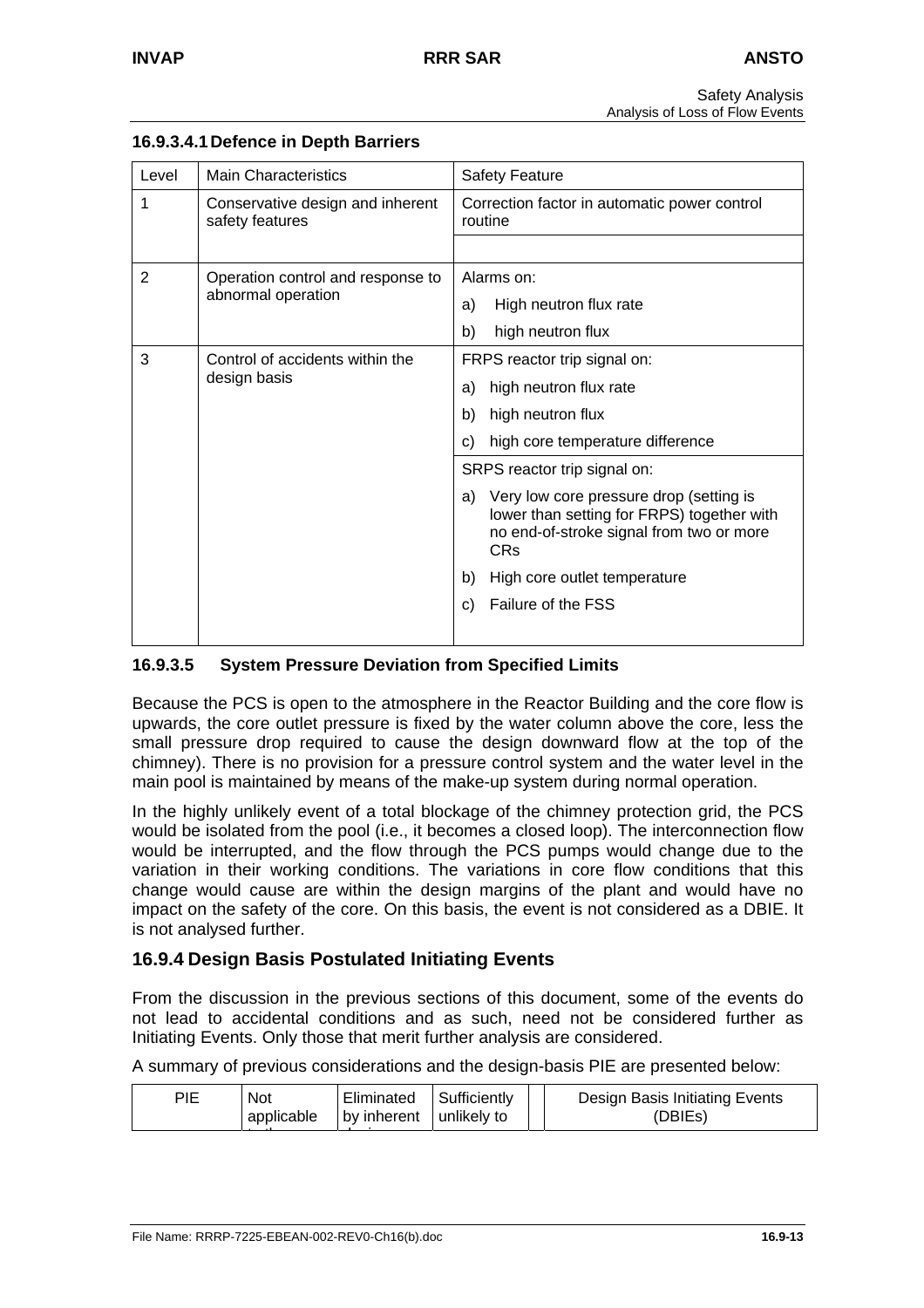|                                 | <b>Safety Analysis</b> |
|---------------------------------|------------------------|
| Analysis of Loss of Flow Events |                        |

|                                                             |         |             | To be<br>considered<br>in another<br>DBIE group | Bounded by<br>another<br><b>DBIE</b> | Further<br>Analysis |
|-------------------------------------------------------------|---------|-------------|-------------------------------------------------|--------------------------------------|---------------------|
| Pump shaft<br>failure                                       |         |             |                                                 |                                      | X                   |
| Pump motor<br>failure                                       |         |             |                                                 |                                      | X                   |
| Primary<br>coolant flow<br>reduction                        |         |             |                                                 | X (pump<br>motor<br>failure)         |                     |
| Coolant<br>reduction due<br>to core by-<br>pass             |         |             |                                                 | X(pump<br>shaft<br>seizure)          |                     |
| Core<br>blockage                                            |         | $\mathsf X$ |                                                 |                                      |                     |
| Influence of<br>experiment<br>failure or<br>mishandling     |         |             | $\mathsf{X}$<br>(Reactivity<br>group)           |                                      |                     |
| Emergency<br>Make-up<br>Water System<br>spurious<br>trigger |         |             | $\times$<br>(Reactivity<br>group)               |                                      |                     |
| Inappropriate<br>power<br>distribution                      | $\sf X$ |             |                                                 |                                      |                     |
| Malfunction of<br>reactor power<br>control                  |         |             | X<br>(Reactivity<br>group)                      |                                      |                     |
| System<br>pressure<br>deviation                             | $\sf X$ |             |                                                 |                                      |                     |

On the basis of the above, two DBIEs are identified for analysis in this section:

- a) single pump shaft seizure
- b) failure of two pump motors

The likelihood of PCS shaft seizure together with failure of the FSS is considered to lie beyond the design basis. Nevertheless it is analysed in Section 16.19.

## **16.9.4.1 Detection of the Initiating Event**

For both PIEs, in addition to the corresponding alarms and warnings, the RPSs trigger the shutdown systems on the following signals:

- a) for the FSS:
	- (i) low flow in the PCS
	- (ii) low core pressure drop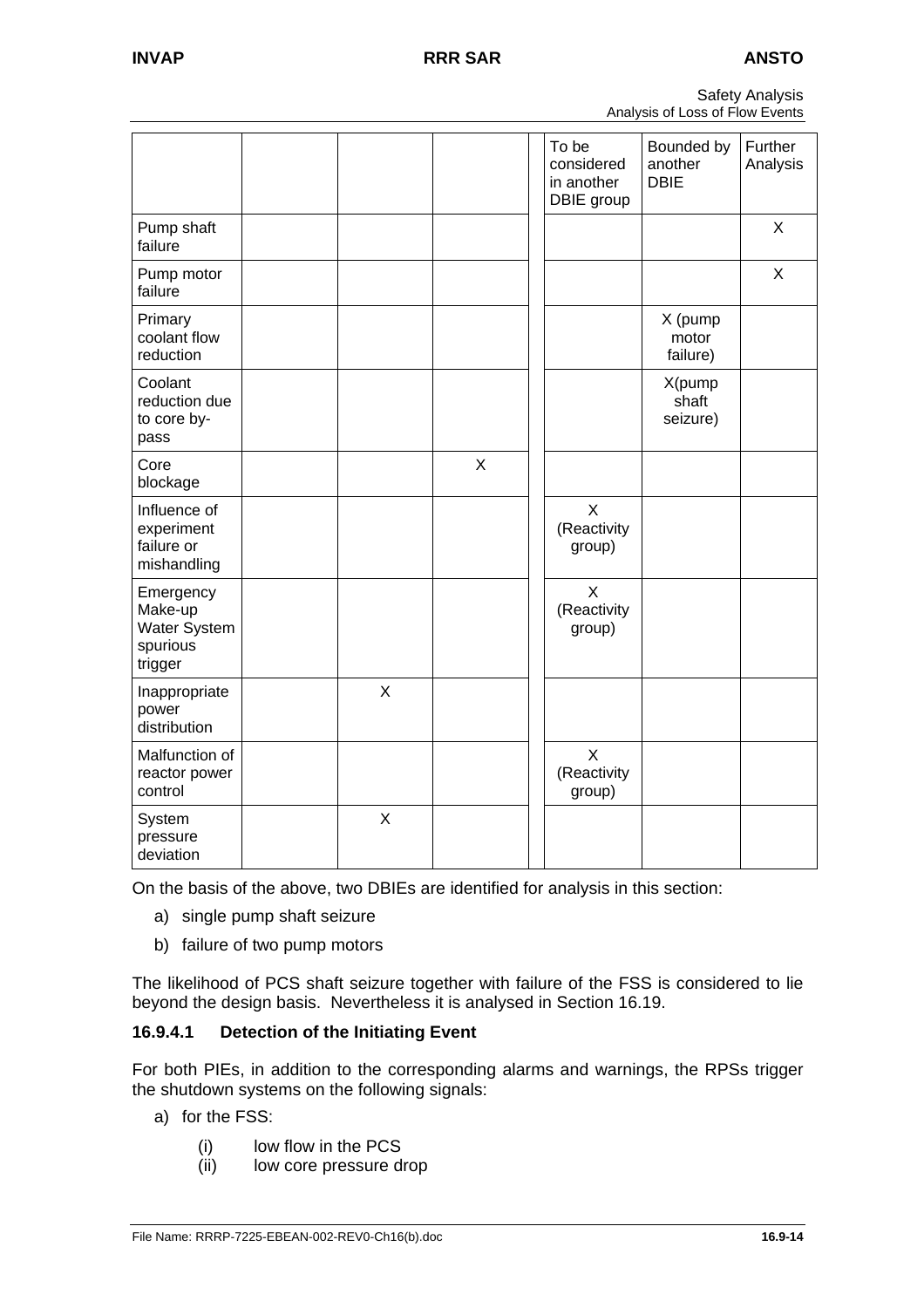- (iii) high temperature difference across the core
- b) for the SSS:
	- (i) High core outlet temperature
	- (ii) low core pressure drop in conjunction with no end-of-stroke signal from two or more CRs
	- (iii) failure of the FSS

## **16.9.4.2 Design Basis Fault Sequence**

#### **16.9.4.2.1 Pump Shaft Seizure**

- a) Shaft seizes.
- b) Primary coolant flow decreases abruptly.
- c) Reactor shutdown.
- d) Second PCS pump and RSPCS pump are manually shutdown.
- e) Flow in PCS and RSPCS coasts down and natural circulation is established.

### **16.9.4.2.2 Simultaneous Failure of Both Pump Motors**

- a) Both pump motors fail and stop.
- b) Primary coolant flow decreases according to the inertia flywheels of PCS pumps.
- c) Reactor trip signal generated on to low core pressure drop or low PCS flow.
- d) Natural circulation is established.
- e) Decay heat is removed by natural circulation.

## **16.9.4.3 Numerical Analysis**

#### **16.9.4.3.1 Modelling Assumptions**

The analysis was performed with RELAP 5. The nodalisation of the RRR presented in Section 16.3 was used as the basis for this numerical analysis. The conditions of the pool are calculated only for the volume between the upper top of the chimney and the bottom of the transfer canal. This volume of water is relatively small compared to the total mass of water in the pool. This is a conservative assumption.

The reactor is stable at full power prior to the occurrence of the initiating event. Operational core power is considered at 20 MW. Failure of the pump motors is simulated by a drop in their torque from their nominal value to zero in 1 second, according to the dynamics of the pump unit. Shaft seizure is simulated by a sudden drop in the flow, with no available inertia.

The FRPS conservatively trips the reactor low core pressure drop. The SRPS triggers the SSS low core pressure drop. The trip set point for both systems is set at the analytical limit. No credit is given to the insertion of negative reactivity by the FSS when considering the effectiveness of the SSS. This assumption, together with the failure of the FSS, is very conservative. In reality, the FSS has a low probability of failure and even if two out of five CRs do not reach the end of run, the remaining three would insert negative reactivity, limiting the peak temperatures reached in the transient.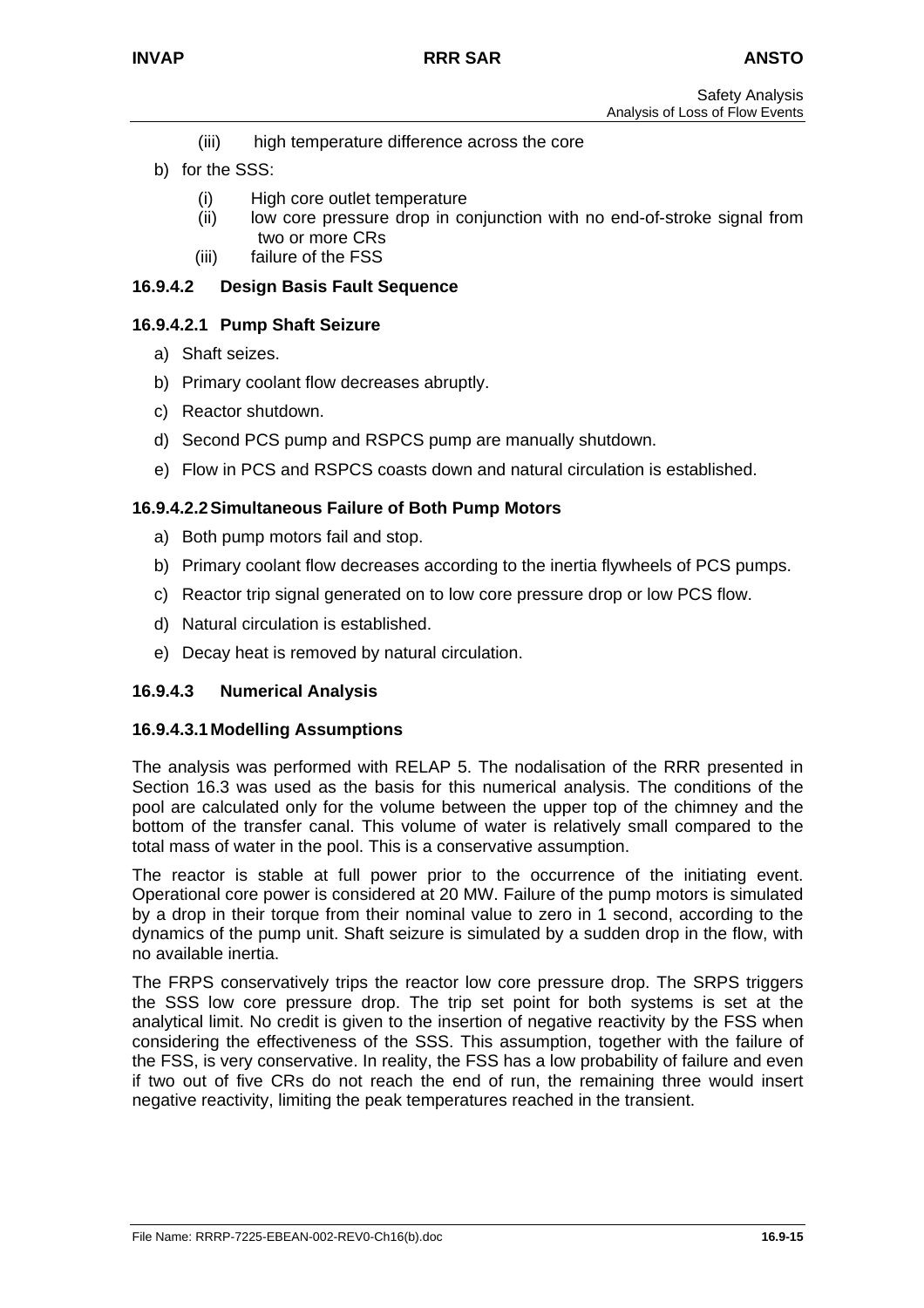## **16.9.4.3.2 Pump Shaft Seizure**

#### **16.9.4.3.2.1 Accident Sequences**

Shaft seizure with actuation of the FSS has been analysed. Flap valves are assumed to open and it is conservatively assumed that the operator mistakenly stops the second PCS pump after the shaft seizure occurs.

### **16.9.4.3.2.2 Shaft Seizure with Actuation of the First Shutdown System**

This transient starts with the seizure of the shaft of a PCS pump and the stopping of the second PCS pump. Forced circulation through the core decays in accordance with the dynamics of the pump.

Analysis of DBIEs of pump shaft seizure with actuation of the FSS for short term flow rates and medium term flow rates show that during the first second the evolution of the flow is governed by the abrupt seizure of the shaft of one of the pumps. Thereafter, the flow rate reflects the new force balance between the torque of the slowing second pump and the circuit friction losses.

As a consequence of the abrupt reduction of the core flow, temperatures start to rise. The maximum cladding temperature reached is safe at the moment of the reactor trip after the shaft seizure. . After the reactor is shut down by the FSS, temperatures fall to values that depend on the balance between the decay power generated and the fluid heat removal capacity in accordance with the forced circulation.

#### **16.9.4.3.3 Pump Motor Failure**

#### **16.9.4.3.3.1 Accident Sequences**

Three accident sequences are presented:

- a) Failure of both PCS pumps motors with success of the FSS and;
	- (i) flap valves open
	- (ii) one flap valve open
- b) Failure of both PCS pump motors with failure of the FSS and success of the SSS. In both cases, the flap valves open.

#### **16.9.4.3.3.2 Success of First Shutdown System with all Flap Valves Open and One Flap Valve Open**

The sequence is initiated with the failure of the motors of both primary circuit pumps. The analysis has been performed with one and all flap valves opening after pump failure. An analysis has been undertaken comparing the flow for both cases. When only one valve opens, the flow through the flap valve is practically the same as that circulating through the core. The friction loss increases due to the reduction of the passage area from all to a single open flap valve, hence the flow through the core is slightly lower than it is when flap valves are open. However, this slight difference does not affect significantly the evolution of the transient, since maximum temperatures are reached before reactor trip.

Further analysis shows that the temperatures are only slightly higher when only one flap valve opens. From the standpoint of the analysis of the transient, there is no significant difference between both transients. Natural circulation core cooling is established with a single open flap valve and the flow rate is sufficient to remove the decay heat. Following the abrupt drop in temperature resulting from reactor shutdown, a gradual rise is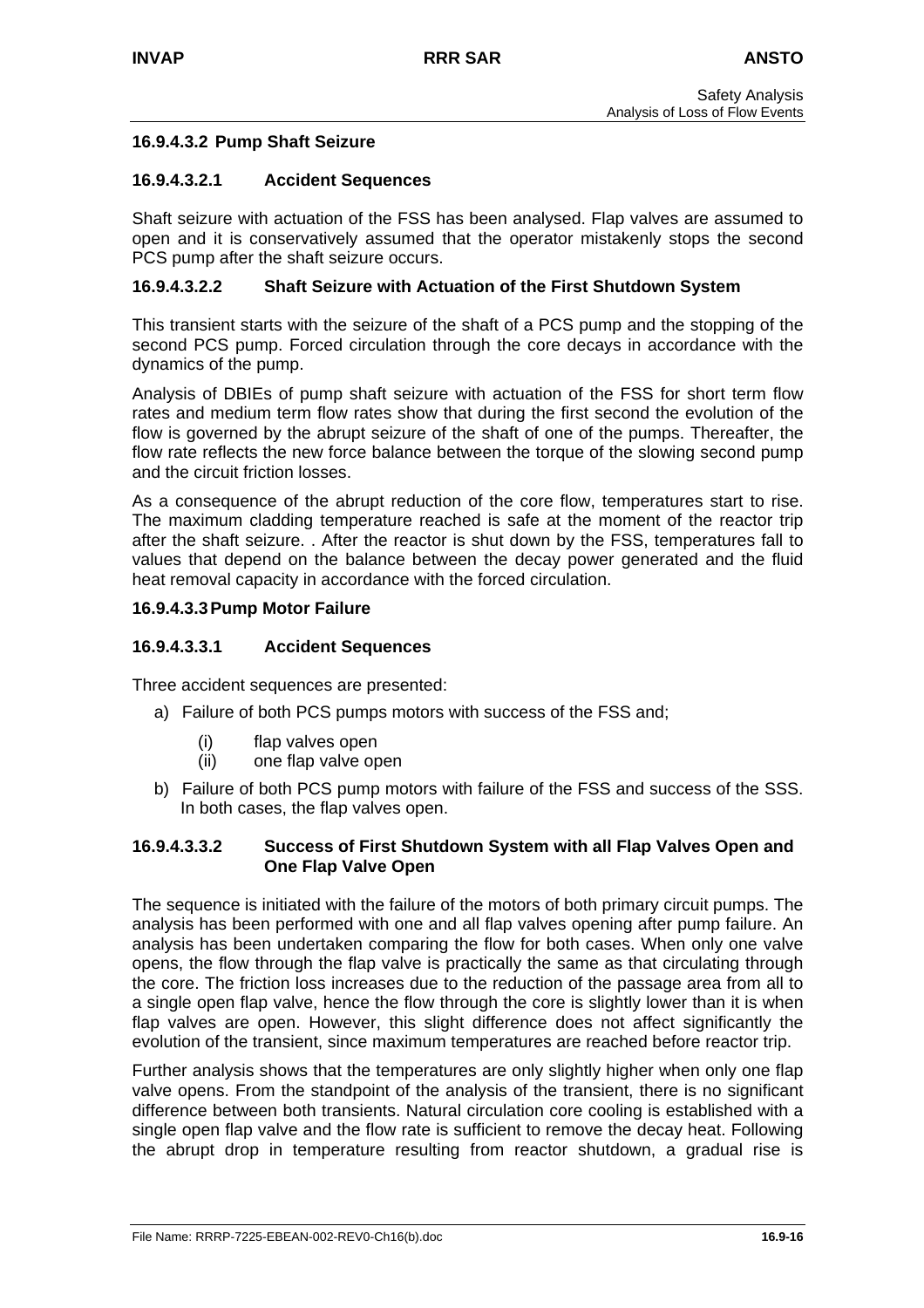produced due to the reduction in cooling flow, and not as a result of core inlet temperature variation. The temperature remains constant as the temperature front that originates in the heat exchangers does not reach the core within the time frame of the simulation. The flow transfer time from the heat exchangers to the core is longer than the analysed period. Within seconds after the opening of the flap valves, temperatures reach their respective maxima. The maximum coolant temperature is 80ºC while the cladding temperature peaks at a safe level. Soon afterwards, temperatures drop relatively quickly in accordance with the new balance between the buoyancy and friction forces of the natural convection circuit established. Towards the end of the analysed period, it can be seen that temperatures continue falling more slowly, following the decay power rate. In the long term, slow pool warming occurs.

### **16.9.4.3.3.3 Failure of the First Shutdown System, Success of the Second Shutdown System and all Open Flap Valves**

This transient is originated by a failure in the motors of both PCS pumps. The failure of the FSS is postulated to verify the behaviour of the reactor upon the actuation of the SSS.

The SSS may be triggered by very low pressure difference across the core signal in conjunction with no end-of-run signal in 2 or more CRs, by high core outlet temperature or failure of the FSS. In this analysis, the SSS trips due to very low core pressure drop. The analytical limit was adopted for the core pressure drop set point.

For this simulation, it is assumed that the SSS is tripped due to failure of the FSS. For a DBIE involving failure of both pump motors assessment of the flow through the core and through the upper chimney is undertaken. Their evolution is similar to results obtained for the analysis of failure of both pump motors with one open flap valve. After actuation of the SSS, power starts to drop. A comparison with the evolution of the power of the sequence with actuation of the FSS shows that additional energy deposited on the fuels when the FSS fails results in an increase in the temperature of the fuel element and the coolant, with respect to the case with FSS actuation. On the other hand, since the insertion of negative reactivity by the SSS is slower than that produced by the FSS, the temperature drop is more gradual. The cladding temperature in the hot channel peaks at a safe level. Maximum coolant temperature is 79.5ºC. There are no significant differences between both cases after reactor shutdown, regardless of which Shutdown System has actuated.

## **16.9.4.4 Radiological Impact Analysis**

The LOFAs analysed in this section do not lead to any damage to the reactor core, FA cladding, core structure or irradiation rigs. There would therefore be no release of fission products to the pool water. Fuel and rigs integrity is guaranteed by the response of the reactor safety systems.

Therefore, these transients do not have any radiological impact on the operators or the public.

## **16.9.5 Conclusions**

The results of the analysis are summarised in Table 16.9/1. The bounding events for this DBA grouping involve a significant loss of flow. In the case of the failure of both PCS pump motors, either RPS is capable of shutting down the reactor. Heat removal from the core and rigs is adequate. In the case of seizure of a PCS pump, the FRPS is capable of shutting down the reactor. The likelihood of seizure of a PCS pump together with failure of the FRPS to shutdown the reactor is not considered credible. The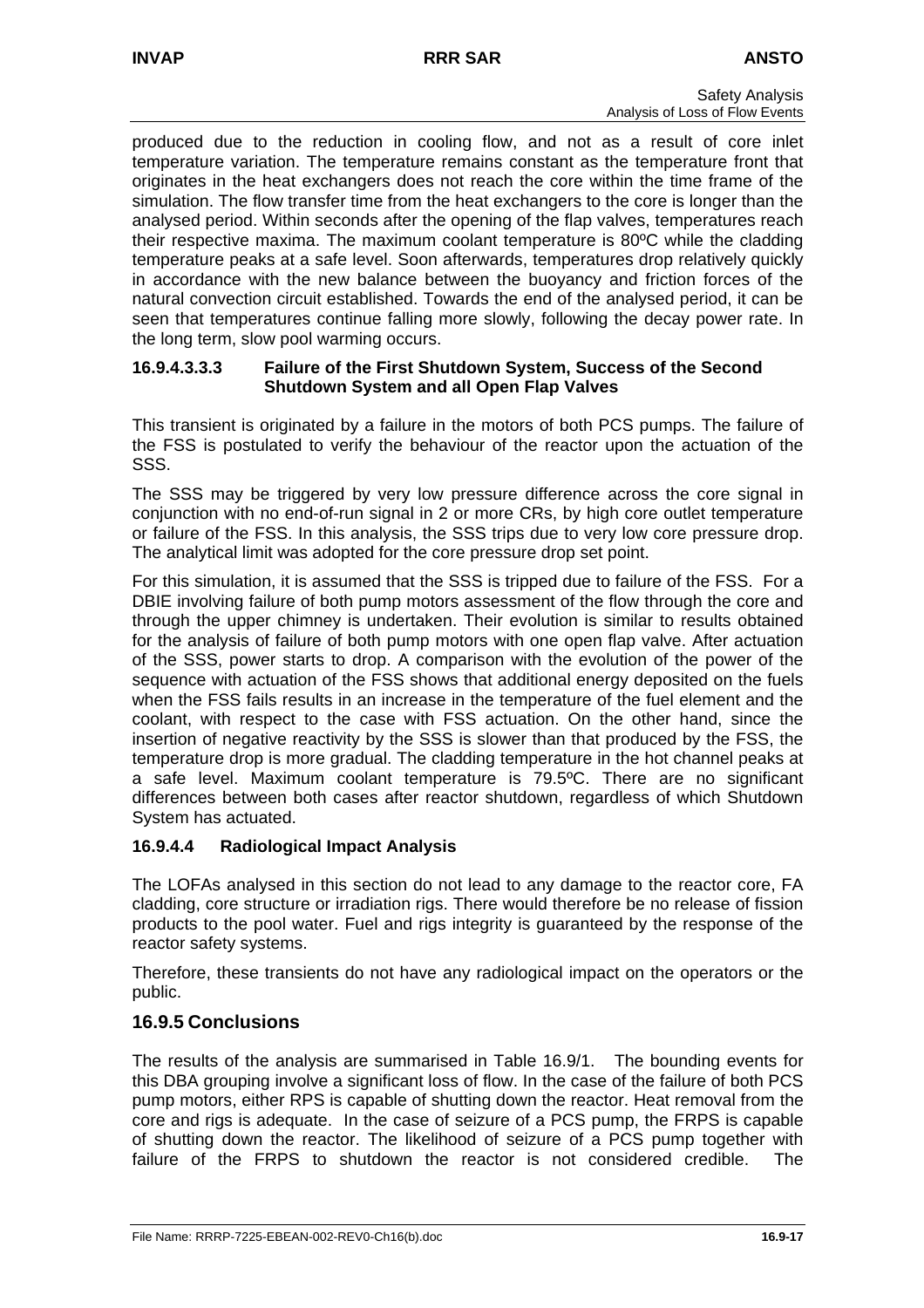consequences of this event together with those arising from localised core blockage are considered in the section dealing with Beyond Design Basis Accidents, Section 16.9. It is concluded that nuclear safety is guaranteed for all credible events involving loss of flow.

*End of Section*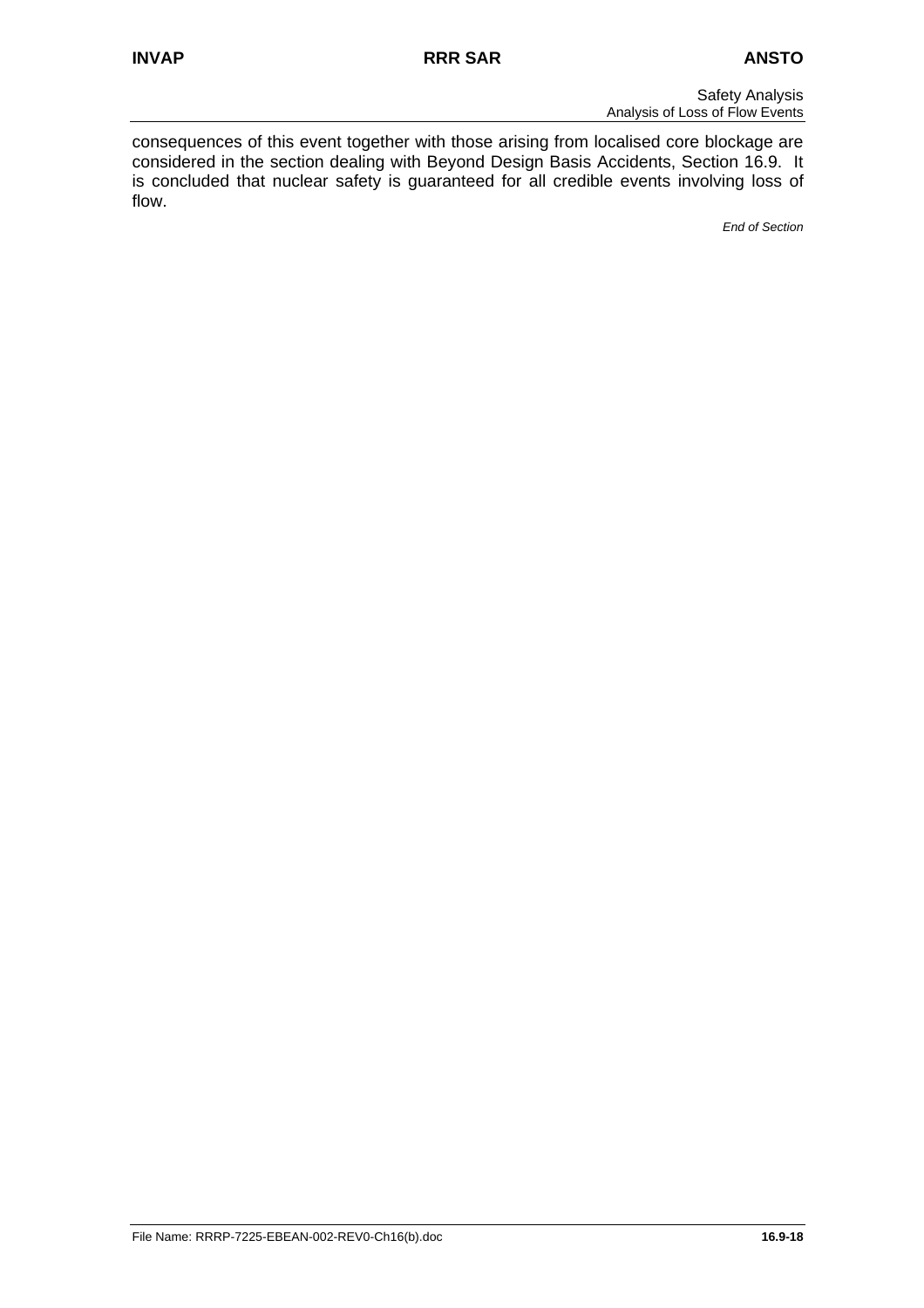| <b>Safety Analysis</b>          |
|---------------------------------|
| Analysis of Loss of Flow Events |

| Scenario                                                 | Design barriers                                                                                                                                                                                                                                                                                                                                     | Administrative<br>barriers                                                                                                                                                                                                                                                                                                                                                      | Detection                                                                                                                                                                                | Comments                                                                                                                                                                                                                                                                                                                                                                                                                                                                                                                                                                                                                                               |
|----------------------------------------------------------|-----------------------------------------------------------------------------------------------------------------------------------------------------------------------------------------------------------------------------------------------------------------------------------------------------------------------------------------------------|---------------------------------------------------------------------------------------------------------------------------------------------------------------------------------------------------------------------------------------------------------------------------------------------------------------------------------------------------------------------------------|------------------------------------------------------------------------------------------------------------------------------------------------------------------------------------------|--------------------------------------------------------------------------------------------------------------------------------------------------------------------------------------------------------------------------------------------------------------------------------------------------------------------------------------------------------------------------------------------------------------------------------------------------------------------------------------------------------------------------------------------------------------------------------------------------------------------------------------------------------|
| Plastic bag<br>or similar<br>light weight<br>object      | Natural circulation<br>plume will push<br>object upwards.<br>High velocity and<br>pool structures<br>would tear object<br>up when pump is<br>switched on.<br>Fuel clamp could<br>catch object and<br>prevent it from<br>blocking the plates.<br>If the bag falls onto<br>the bottom of the<br>plenum, it would<br>remain there<br>(stagnant fluid). | Plastic bags and<br>like objects are<br>forbidden from the<br>Reactor Pool top.<br>Only one FA is<br>removed at a time.<br>An opening<br>remains for the<br>plastic bag to go<br>through.<br>Start up procedure<br>requires operator to<br>start up the pump<br>and measure core<br>pressure drop to<br>verify no core<br>blockage is present<br>before power can<br>be raised. | Calibration of<br>pressure drop<br>for a fully<br>blocked FA<br>(cold conditions)<br>during<br>commissioning.<br>Fission products<br>detected in the<br>PCS water.<br>Pool top activity. | Operator must violate<br>administrative<br>prohibition to bring<br>plastic bags and like<br>objects to the Reactor<br>Pool top.<br>Plastic bag needs to<br>enter through an<br>opening several metres<br>below the pool top,<br>against ascending flow<br>(natural circulation<br>plume), therefore the<br>bag would most likely<br>remain on the upper<br>surface of the core.<br>In case the plastic bag<br>falls on top of the fuel<br>clamp, the clamp would<br>retain the bag due to its<br>locking action (the bag<br>would not prevent the<br>clamp from locking) and<br>the FA side window<br>would ensure cooling in<br>all cooling channels. |
| Dose<br>meter, pen,<br>lighter,<br>screwdriver<br>, etc. | Fuel clamp will not<br>allow clamping<br>action due to the<br>presence of the<br>object.<br>If the object falls<br>onto the bottom of<br>the plenum, it will<br>remain there<br>(stagnant fluid).                                                                                                                                                   | Zippered pockets.                                                                                                                                                                                                                                                                                                                                                               | Fission<br>products.<br>Pool top activity.                                                                                                                                               | If the object lies at an<br>angle with respect to the<br>plates in such a way that<br>does not inhibit<br>clamping action, it could<br>block partially only a<br>couple of channels and<br>lead to partial damage<br>to two or three plates.<br>This is the case<br>presented in Section<br>16.19.<br>This type of object could<br>shatter due to the high<br>velocity and the pieces<br>could block cooling<br>channels separately.<br>This case would be<br>similar to that presented<br>in Section 16.19.                                                                                                                                           |
| Credit<br>card,                                          | Fuel clamp will not<br>allow clamping                                                                                                                                                                                                                                                                                                               | Zippered pockets.                                                                                                                                                                                                                                                                                                                                                               | Fission                                                                                                                                                                                  | If the object lies at an<br>angle with respect to the                                                                                                                                                                                                                                                                                                                                                                                                                                                                                                                                                                                                  |

| Table 16.9/1 | Qualitative evaluation of core blockage scenarios |
|--------------|---------------------------------------------------|
|--------------|---------------------------------------------------|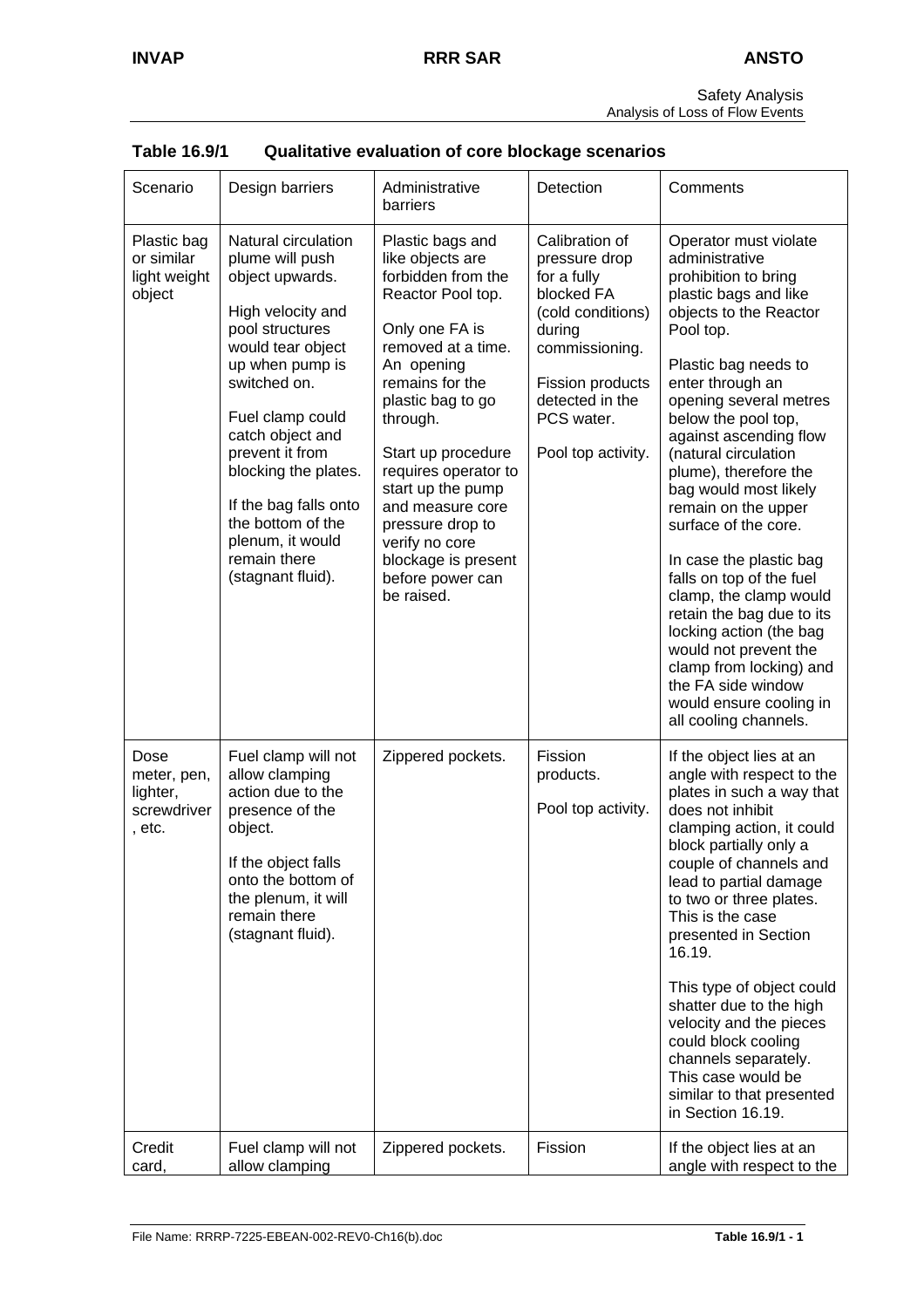| Scenario                            | Design barriers                                                                                                                                                                                      | Administrative<br>barriers | Detection                                  | Comments                                                                                                                                                                                                                                                                                                                                                                                                                                |
|-------------------------------------|------------------------------------------------------------------------------------------------------------------------------------------------------------------------------------------------------|----------------------------|--------------------------------------------|-----------------------------------------------------------------------------------------------------------------------------------------------------------------------------------------------------------------------------------------------------------------------------------------------------------------------------------------------------------------------------------------------------------------------------------------|
| ANSTO ID<br>card or like<br>object. | action due to the<br>presence of the<br>object.<br>If the object falls<br>onto the bottom of<br>the plenum, it will<br>remain there<br>(stagnant fluid).                                             |                            | products.<br>Pool top activity.            | plates in such a way that<br>does not inhibit<br>clamping action, it could<br>block partially only a<br>couple of channels and<br>lead to damage to two<br>or three plates. This is<br>the case presented in<br>Section 16.19.<br>This type of object could<br>shatter due to the high<br>velocity and the pieces<br>could block cooling<br>channels separately.<br>This case would be<br>similar to that presented<br>in Section 16.19 |
| Coin                                | In case object falls<br>to the bottom of the<br>it<br>plenum,<br>will<br>remain there.                                                                                                               | Zippered pockets.          | Fission<br>products.<br>Pool top activity. | Partial blocking of one<br>or several cooling<br>channels (due to the<br>geometry of the coin)<br>does not lead to loss of<br>cooling and damage.<br>This scenario is<br>bounded by the analysis<br>presented in Section<br>16.19.                                                                                                                                                                                                      |
| Large tool                          | Fuel clamp will not<br>allow clamping<br>action due to the<br>presence of the<br>object.<br>If the object falls<br>onto the bottom of<br>the plenum, it will<br>there<br>remain<br>(stagnant fluid). |                            | No damage<br>expected                      | A large tool will not go<br>through the opening in<br>the core                                                                                                                                                                                                                                                                                                                                                                          |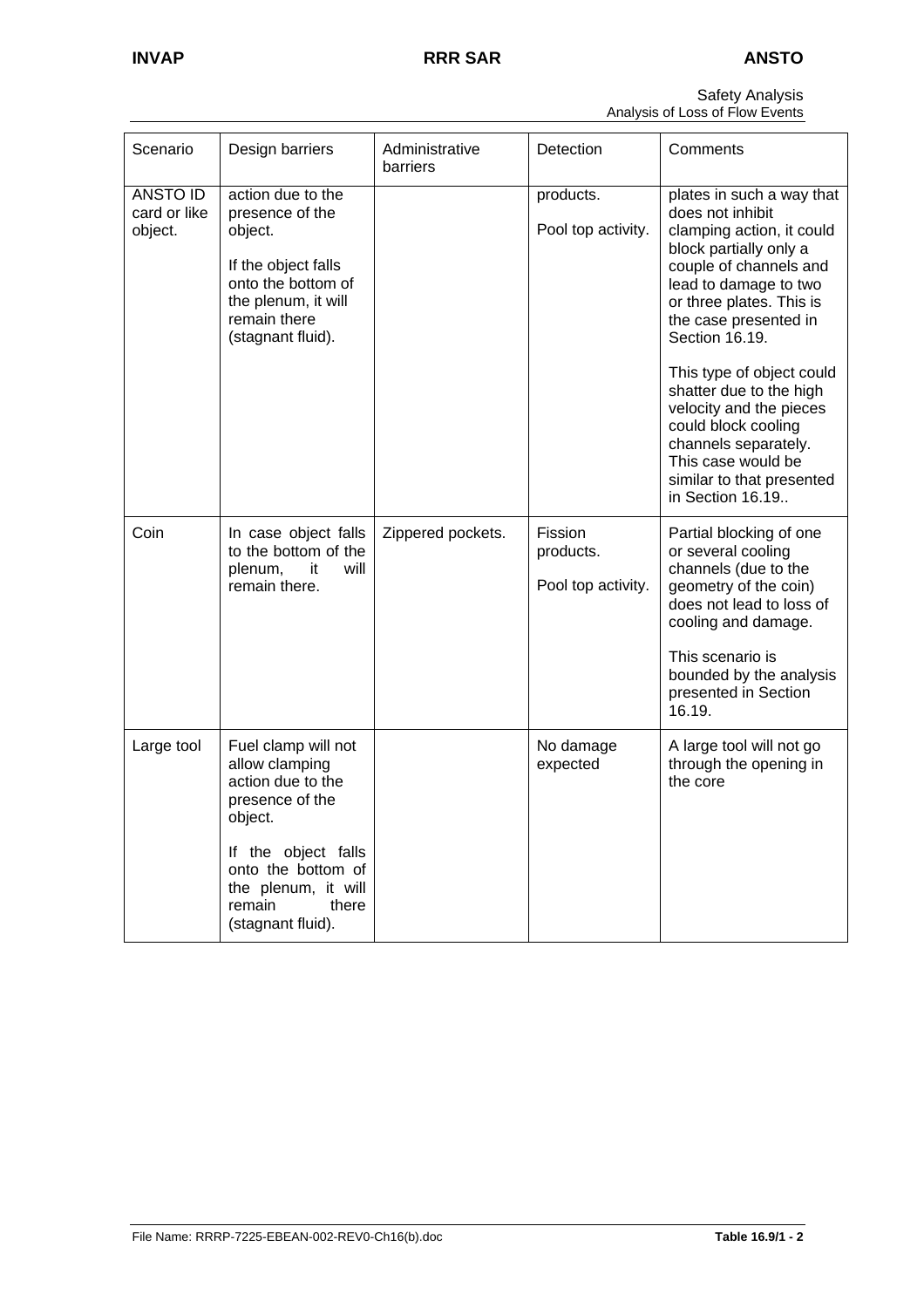# **Figure 16.9/2: Summary of Loss of Flow Analyses**

|                                                                       | PCS pump               | PCS pumps              | PCS pumps              | PCS pumps              |
|-----------------------------------------------------------------------|------------------------|------------------------|------------------------|------------------------|
|                                                                       | shaft seizure,         | motor failure,         | motor failure,         | motor failure,         |
|                                                                       | Actuation of           | actuation of           | actuation of           | actuation of           |
|                                                                       | FSS, all flap          | FSS, all flap          | FSS, 1 flap            | SSS, 4all flap         |
|                                                                       | valves open            | valves open            | valveopen              | valves open            |
| Flow regime<br>in the core<br>at the end of<br>the analysed<br>period | Natural<br>circulation | Natural<br>circulation | Natural<br>circulation | Natural<br>circulation |

*End of Tables*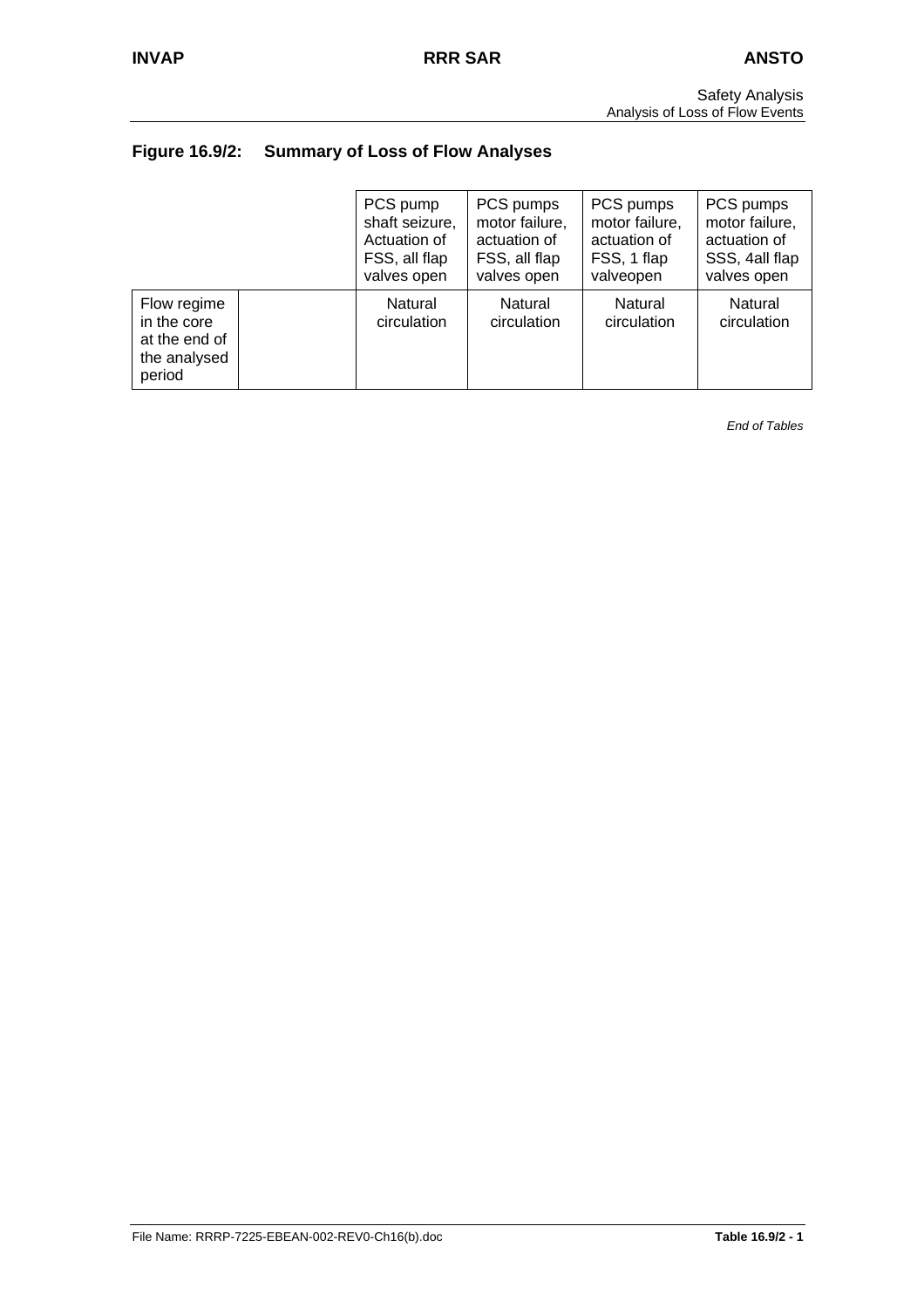## **16.10 ANALYSIS OF LOSS OF HEAT SINK EVENTS**

## **16.10.1 Introduction**

This Section provides an analysis of accidents caused by the loss of the Secondary Cooling System (SCS) in the facility.

The analysis applies to the effect on the core and irradiation rigs of a loss of heat sink.

This initiating event refers to a loss of heat sink occurring during full power operation of the reactor. Losses of heat sink occurring at low power and at shutdown are not considered. When the core and irradiation rigs are being cooled by natural circulation, the SCS is not needed. Once the reactor has been shutdown, the water contained in the Reactor Pool can absorb the decay heat for 10 days before evaporative losses need to be replaced.

This PIE group considers all the malfunctions and anomalies that have the potential to reduce heat removal via the primary heat exchangers towards the SCS.

Failures of parts of the SCS are postulated, including failures of the cooling tower basin. In all cases, at the start of the sequence the reactor is operating at full power and full flow. PCS forced circulation is available and no primary coolant losses are considered.

The reduction or interruption of cooling in the SCS would result in slow variations in the conditions of the PCS. These slow transients would be dealt with by the RCMS with no need for intervention of the RPSs. In the unlikely event that the RCMS did not respond to the trend, the FRPS would detect the effects of a reduction of the SCS coolant flow or variations in the cooling capabilities via high core inlet temperature. The increase in core inlet temperature is due to the decrease in cooling capabilities of the SCS. As indicated, this increase would be slow and its effects on the dynamics of the core would be slower still. Upon detection of the variation in core inlet temperature, the reactor would be shutdown long before any adverse effect could be observed in the core. In this section, the most severe transients are simulated to demonstrate that the RPSs can cope with failures in the SCS with no negative consequences for the reactor or the irradiation rigs.

The following sections consider various Postulated Initiating Events in order to determine the plant DBIEs. On the basis of the discussions presented, a single bounding DBIE is identified for further analysis. The final sections detail the particular event sequence and its numerical analysis.

#### **16.10.2 Initiating Events for Loss of Heat Sink**

#### **16.10.2.1 Blockage in Pipes or Heat Exchangers of the Secondary Cooling System**

Blockages in the SCS, although unlikely, could occur due to the presence of foreign objects in the pipes or heat exchangers. Soft gaskets can be broken and dislodged and obstruct the flow in the SCS. Foreign material might enter the SCS through the cooling pools. The pools are covered but they are not sealed, thus dust or other small particles can enter the SCS.

As in the case of the PCS, if a piece of soft material becomes dislodged and enters the secondary side of a plate-type heat exchanger, only a small fraction of the total flow area would be obstructed. The heat exchangers act as coarse filters, retaining relatively large pieces of debris. The soft seal and gasket material is subjected to mild operating conditions (low temperature, no radiation field, controlled pH of water, control of non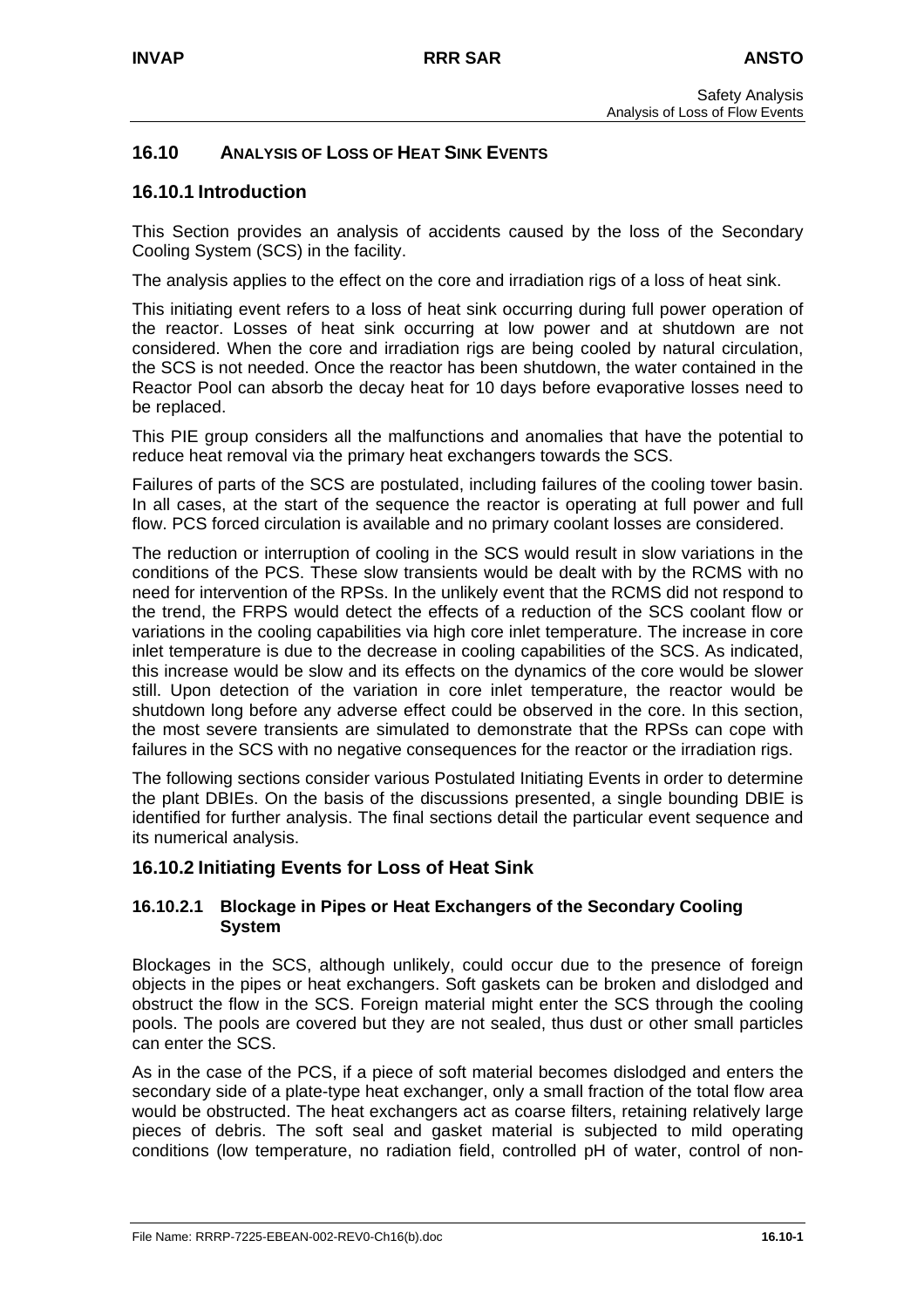dissolved solids in water). Breakage of this material during normal operation is considered unlikely.

The SCS main pump sumps are connected to the cooling tower basin via openings protected with a grille that acts as filter. This filter avoids the suction of large objects that could damage the SCS pumps.

A side stream cleans away the suspended solid particles.

Any blockages that might occur within the SCS would result in a small decrease of secondary flow and, consequently, a slow increase in core inlet temperature. Once this increase is detected, power reduction or reactor shutdown is carried out by the RCMS and RPSs, according to the flow decrease.

Blockages of pipes and the heat exchangers in the secondary system are considered to lie within the design basis. The effects of blockages are bounded by the simultaneous failure of both SCS pumps.

**16.10.2.1.1 Defence in Depth Barriers** 

| Level | <b>Main Characteristics</b>                         | <b>Safety Feature</b>                                                                                  |
|-------|-----------------------------------------------------|--------------------------------------------------------------------------------------------------------|
|       | Conservative design and<br>inherent safety features | Equipment provided by leading manufacturers with<br>extensive experience and proven operational record |
|       |                                                     | Side stream separator                                                                                  |
|       |                                                     | Appropriate maintenance programme for valves, pumps,<br>heat exchangers and cooling towers             |
|       |                                                     | HX-type plate type acts as system sieve                                                                |
|       |                                                     | Start-up walk-through                                                                                  |
|       |                                                     | Appropriate operator maintenance procedure                                                             |
| 2     | Operation control and                               | Automatic increase in cooling tower fan speed                                                          |
|       | response to abnormal<br>operation                   | Automatic power reduction                                                                              |
|       |                                                     | Automatic power limitation and bank insertion                                                          |
|       |                                                     | Alarms on:                                                                                             |
|       |                                                     | low SCS flow rate<br>a)                                                                                |
|       |                                                     | high core inlet temperature<br>b)                                                                      |
|       |                                                     | high core outlet temperature<br>C)                                                                     |
|       |                                                     | Control loop to keep core inlet temperature constant                                                   |

#### **16.10.2.2 Incorrect Valve Position**

A valve of the SCS placed in the incorrect position has the potential to lead to a SCS coolant flow reduction and subsequent rate of energy removal from the PCS. Depending on the extent of the flow reduction, the RCMS would request a power reduction or bank insertion of the CRs. In the event of a large rise in inlet or outlet temperatures, the RPSs would initiate a reactor trip.

Since the SCS piping penetrates the Containment, there are manual valves at each penetration point to isolate the Containment in case of an accident releasing fission products. The operating procedures require the operator to check the status of these valves before start-up. Since all the process systems are started before power raise,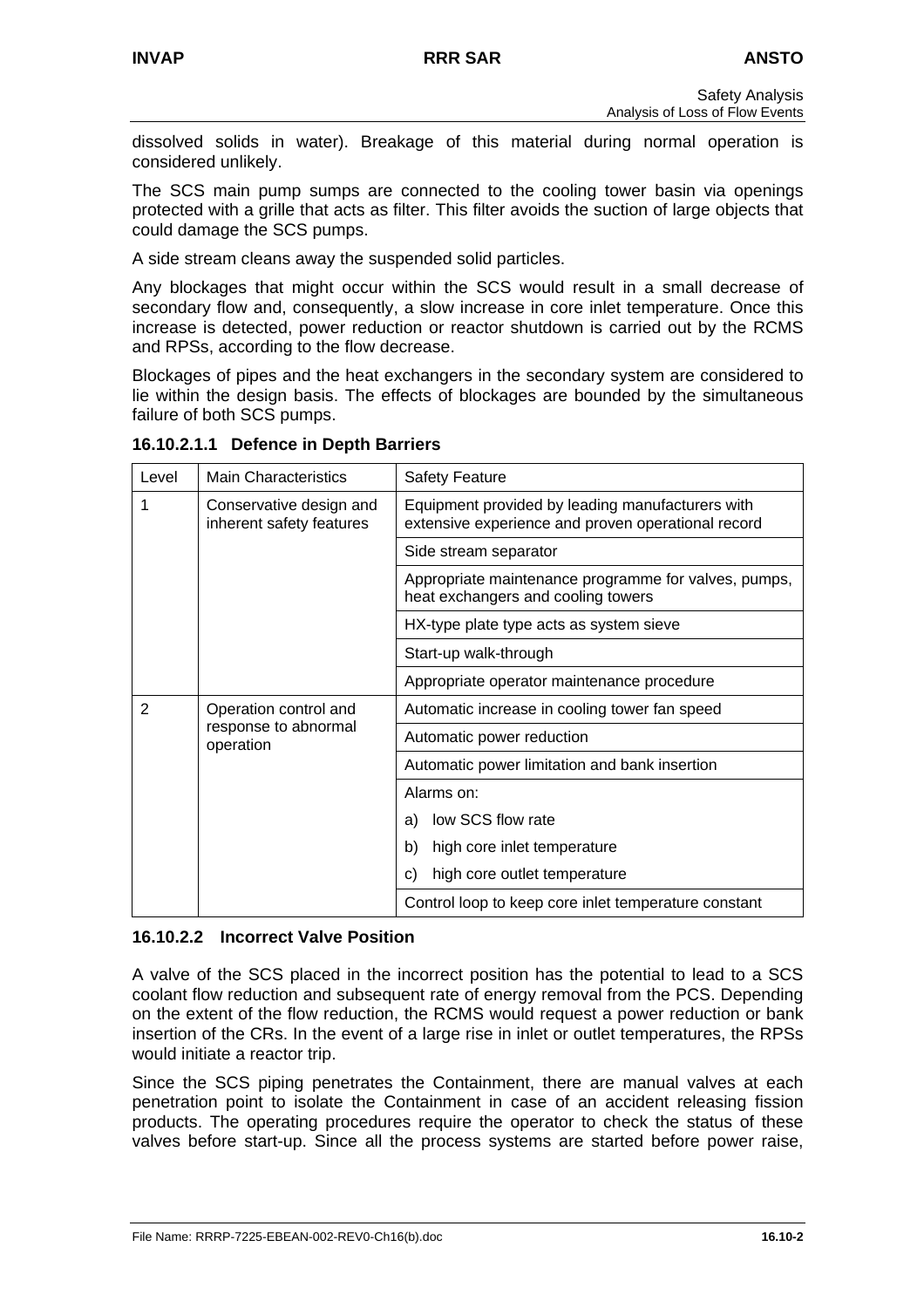after start up of the SCS pumps the operator must check the flow rate in the SCS to verify that that the isolation valves are open.

The SCS has a manual bypass valve to control the temperature of the PCS in extremely cold winter weather. When the outside temperature falls to low values in winter, the fans of the cooling towers are stopped. However, for very low temperatures, the natural convection in the cooling towers would be enough to reduce the PCS temperature below the minimum acceptable value. In this case, a bypass valve would open in the SCS. Part of the SCS flow would be diverted and the temperature of the PCS kept within the normal operating range. In the event that this valve is left open in very hot weather, the temperature at the core inlet would slowly increase. The position of this valve would be checked and an operator would close the valve.

All manual valves in the SCS are locked in position to prevent inadvertent operation.

This event would lead to a degraded performance of the SCS. It is considered within the design basis. Its consequences are bounded by the simultaneous loss of both pumps of the SCS.

| Level | <b>Main Characteristics</b>                         | <b>Safety Feature</b>                                                                      |  |
|-------|-----------------------------------------------------|--------------------------------------------------------------------------------------------|--|
|       | Conservative design and<br>inherent safety features | Appropriate maintenance programme for valves, pumps,<br>heat exchangers and cooling towers |  |
|       |                                                     | Locks for SCS Containment isolation valves                                                 |  |
|       |                                                     | Start-up walk-through of the SCS                                                           |  |
|       |                                                     | Appropriate operator maintenance procedure                                                 |  |
|       |                                                     | Minimal operator activities are required during reactor<br>operation on SCS valves         |  |
| 2     | Operation control and                               | Automatic increase in cooling tower fan speed                                              |  |
|       | response to abnormal<br>operation                   | Automatic power reduction                                                                  |  |
|       |                                                     | Automatic power limitation and bank insertion                                              |  |
|       |                                                     | Alarms on:                                                                                 |  |
|       |                                                     | low SCS flow rate<br>a)                                                                    |  |
|       |                                                     | high core inlet temperature<br>b)                                                          |  |
|       |                                                     | high core outlet temperature<br>C)                                                         |  |
|       |                                                     | Control loop to keep core inlet temperature constant                                       |  |

**16.10.2.2.1 Defence in Depth Barriers** 

## **16.10.2.3 Rupture of Secondary Cooling System Boundary**

A loss of secondary coolant represents a decrease in the heat removal capability of the SCS and a leads to an increase in core inlet temperature. It may be caused by a rupture in the pipework or failure of a valve. There are no large valves in the SCS that could be left open and cause a significant loss of coolant. Open valves in drain lines would lead to small coolant losses that can be handled by the RCMS, identified and corrected. In the event of no action being taken, the RPS would act. As in previous situations, there would thus be a power reduction or shutdown resulting from a bank insertion or reactor trip.

In the unlikely event of a rupture of the SCS boundary, if the rupture is produced inside a room, the water spray can affect the equipment in that room. If the rupture occurs in the PCS pump room, the spray can fall on the PCS pump motors. The electrical insulation of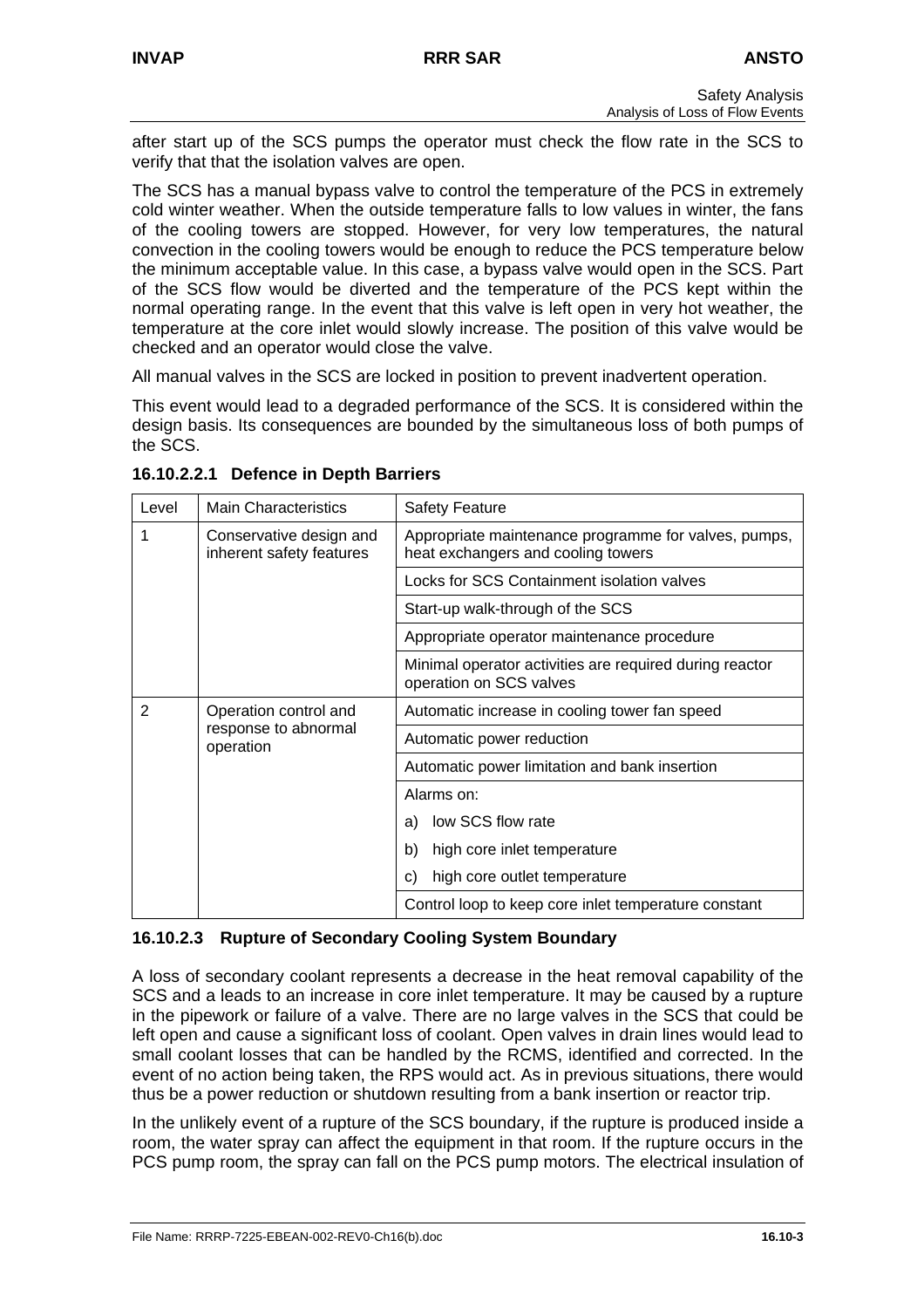these motors is designed to withstand a water jet arising from a SCS pipe rupture. The PCS pump room has water detection on the floor. A rupture would be identified and then isolated. The PCS pump switchboards are located in a separate room and would not be exposed to a water spray in case of SCS boundary rupture. The water from the SCS rupture would flow into the LOCA pool at the Reactor Building basement. The SCS water inventory is larger than the capacity of the LOCA pool. There would therefore be some flooding if no action were taken by the operators to isolate the leak. The LOCA pool can be drained via the waste system.

The piping of the SCS used for the Long Term Pool Cooling mode of the RSPCS is Seismic Category 1, while the remaining piping is Seismic Category 2.

Pipe failure is deemed highly unlikely due to the mild operating conditions and good water quality in the SCS. Nevertheless, it is considered within the design basis. Its consequences are bounded by the simultaneous loss of both SCS pumps.

| Level | <b>Main Characteristics</b>                         | <b>Safety Feature</b>                                                                      |  |
|-------|-----------------------------------------------------|--------------------------------------------------------------------------------------------|--|
|       | Conservative design and<br>inherent safety features | Appropriate maintenance programme for valves, pumps,<br>heat exchangers and cooling towers |  |
|       |                                                     | Start-up walk-through                                                                      |  |
|       |                                                     | Appropriate water treatment system                                                         |  |
|       |                                                     | Mild operating conditions: low pressure, low<br>temperature, treated water                 |  |
|       |                                                     | Large design margins for mechanical equipment.                                             |  |
| 2     | Operation control and                               | Automatic power reduction                                                                  |  |
|       | response to abnormal<br>operation                   | Automatic power limitation and CR bank insertion                                           |  |
|       |                                                     | Alarms on:                                                                                 |  |
|       |                                                     | low SCS flow rate<br>a)                                                                    |  |
|       |                                                     | b)<br>low cooling tower basin level                                                        |  |
|       |                                                     | high core outlet temperature<br>c)                                                         |  |
|       |                                                     | high core inlet temperature<br>d)                                                          |  |

**16.10.2.3.1 Defence in Depth Barriers** 

## **16.10.2.4 Secondary Cooling System Pump Failure**

If one of the two operating SCS pumps fails, the secondary flow would decrease and the core inlet temperature would rise. The failure of a single pump is handled through operational procedures as the transient is slow enough to allow start up of the standby SCS pump and continue operation. If no action is taken, the FRPS would trip the reactor on high core inlet or outlet temperature. The SRPS would trip the reactor on high reflector temperature or failure of the FSS.

Simultaneous independent failure of both pumps is highly unlikely. In the event that both pumps failed due, for example, to interruption of power supply to the pumps, the flow in the SCS would stop. The FRPS would initiate reactor shutdown on high core inlet temperature. The PCS pumps are stopped after shutdown with the core flow coasting down. The flap valves in the PCS open and natural circulation removes decay heat.

Failure to shutdown the reactor is deemed unlikely due to the two independent and diverse shutdown systems. Failure to establish natural circulation is also considered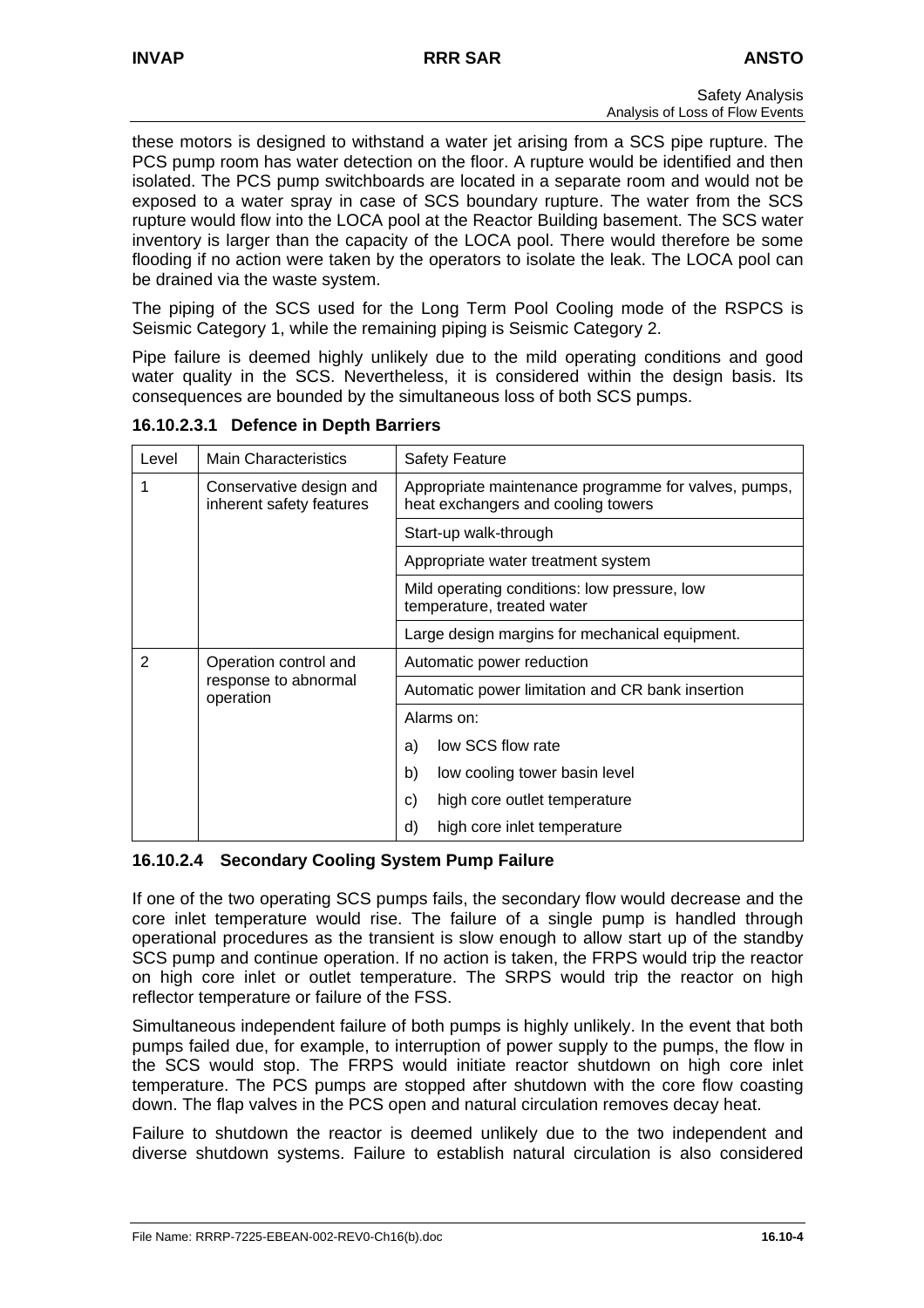unlikely, since opening of only one valve is sufficient to establish adequate natural convection.

The simultaneous failure of the SCS pumps is considered within the design basis. It is considered to provide a bounding transient in terms of severity in the case of loss of heat sink. It is considered a DBIE and analysed. It is assumed that the failure of the SCS pumps causes an instant total loss of the SCS flow. Both actuation of the FSS and failure of the FSS with subsequent actuation of the SSS are considered.

| Level | <b>Main Characteristics</b>                         | <b>Safety Feature</b>                                                                      |
|-------|-----------------------------------------------------|--------------------------------------------------------------------------------------------|
| 1     | Conservative design and<br>inherent safety features | Appropriate maintenance programme for valves, pumps,<br>heat exchangers and cooling towers |
|       |                                                     | Plate type heat exchangers act as filter protecting the<br>pumps from debris               |
|       |                                                     | Start-up walk-through                                                                      |
|       |                                                     | Appropriate operator maintenance procedure                                                 |
|       |                                                     | Three pumps, 50% capacity each                                                             |
| 2     | Operation control and                               | Vibration monitors in SCS pumps and motors                                                 |
|       | response to abnormal<br>operation                   | Automatic power reduction                                                                  |
|       |                                                     | Automatic power limitation and bank insertion                                              |
|       |                                                     | Alarms on:                                                                                 |
|       |                                                     | high vibration in SCS pumps or motors<br>a)                                                |
|       |                                                     | high temperature of pump motor and rotating parts<br>b)                                    |
|       |                                                     | low secondary system flow rate<br>C)                                                       |
|       |                                                     | high core outlet temperature<br>d)                                                         |
|       |                                                     | high core inlet temperature<br>e)                                                          |
|       |                                                     | RCMS pump trip on very high vibration in pump or motor                                     |
| 3     | Control of accidents within                         | FRPS trip signal on:                                                                       |
|       | the design basis                                    | high core inlet temperature<br>a)                                                          |
|       |                                                     | SRPS trip signal on:                                                                       |
|       |                                                     | High core outlet temperature<br>a)                                                         |
|       |                                                     | Failure of the FSS.<br>b)                                                                  |

**16.10.2.4.1 Defence in Depth Barriers** 

## **16.10.2.5 Failure of Cooling Tower Components**

Each cooling tower has its own fan. In the event of failure of a fan, core inlet temperature would rise, although the SCS flow rate would remain constant. The design of the SCS is based on four out of the five towers removing the heat load in full power operation. In the event of one of the four operating towers being lost, the standby cooling tower is started. Due to the large volume of the cooling tower basin, a large thermal inertia is available to enable the start up of the standby fan. Following the loss of one cooling tower fan, the control loop increases the speed of the other fans to compensate for the increase in core outlet temperature. If this strategy is not effective (e.g., the fans are already operating at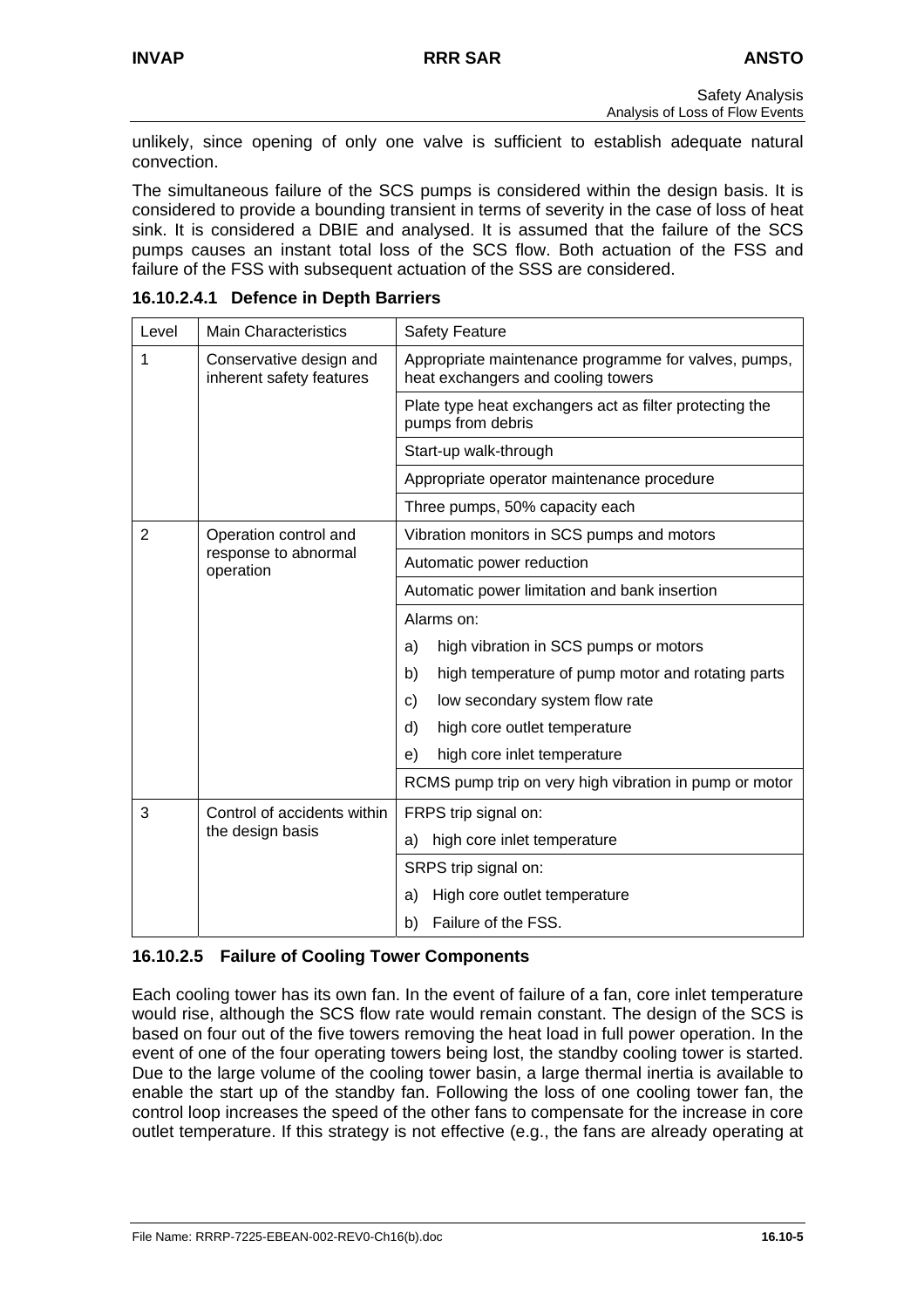maximum capacity on a hot day), the RCMS either reduces power or orders a bank insertion of control rods.

This event is considered within the design basis. Its consequences are bounded by the simultaneous failure of both SCS pumps.

| Level | <b>Main Characteristics</b>                         | <b>Safety Feature</b>                                                                      |  |
|-------|-----------------------------------------------------|--------------------------------------------------------------------------------------------|--|
| 1     | Conservative design and<br>inherent safety features | Appropriate maintenance programme for valves, pumps,<br>heat exchangers and cooling towers |  |
|       |                                                     | Start-up walk-through                                                                      |  |
|       |                                                     | Appropriate operator maintenance procedure                                                 |  |
|       |                                                     | Five cooling towers, 25% capacity each                                                     |  |
|       |                                                     | Large capacity of cooling tower pool                                                       |  |
| 2     | Operation control and                               | Automatic power reduction                                                                  |  |
|       | response to abnormal<br>operation                   | Automatic power limitation and CR bank insertion                                           |  |
|       |                                                     | Alarms on:                                                                                 |  |
|       |                                                     | vibrations of cooling tower fans<br>a)                                                     |  |
|       |                                                     | b)<br>low level in the cooling tower basin                                                 |  |
|       |                                                     | high core outlet temperature<br>C)                                                         |  |
|       |                                                     | high core inlet temperature<br>d)                                                          |  |

**16.10.2.5.1 Defence in Depth Barriers** 

## **16.10.2.6 Lack of Make-up Flow**

Evaporative and blow-down losses from the cooling tower basin are compensated for by make-up to the basin. Should there be no make-up flow, the pond is sufficiently large to provide one hour to take corrective actions before the RCMS signals a low water level in the cooling tower basin. The SCS pump suction line is taken from the bottom of the cooling tower basin. In addition, the feed line from the LHSTC has a low-pressure alarm to indicate that the feed line flow is not available. The lack of make-up flow has no immediate effect on the facility. The cooling tower basin has a large volume that enables the timely implementation of corrective actions.

Lack of make-up flow is considered to lie within the design basis. Its consequences are bounded by the simultaneous loss of both SCS pumps.

| Level | <b>Main Characteristics</b>                         | <b>Safety Feature</b>                                                                      |  |  |  |
|-------|-----------------------------------------------------|--------------------------------------------------------------------------------------------|--|--|--|
|       | Conservative design and<br>inherent safety features | Appropriate maintenance programme for valves, pumps,<br>heat exchangers and cooling towers |  |  |  |
|       |                                                     | Start-up walk-through                                                                      |  |  |  |
|       |                                                     | Appropriate operator maintenance procedure                                                 |  |  |  |
|       |                                                     | Five cooling towers, 25% capacity each                                                     |  |  |  |
|       |                                                     | Large capacity of cooling tower pond                                                       |  |  |  |
| 2     | Operation control and<br>response to abnormal       | Automatic power reduction                                                                  |  |  |  |
|       |                                                     | Automatic power limitation and bank insertion                                              |  |  |  |

**16.10.2.6.1 Defence in Depth Barriers**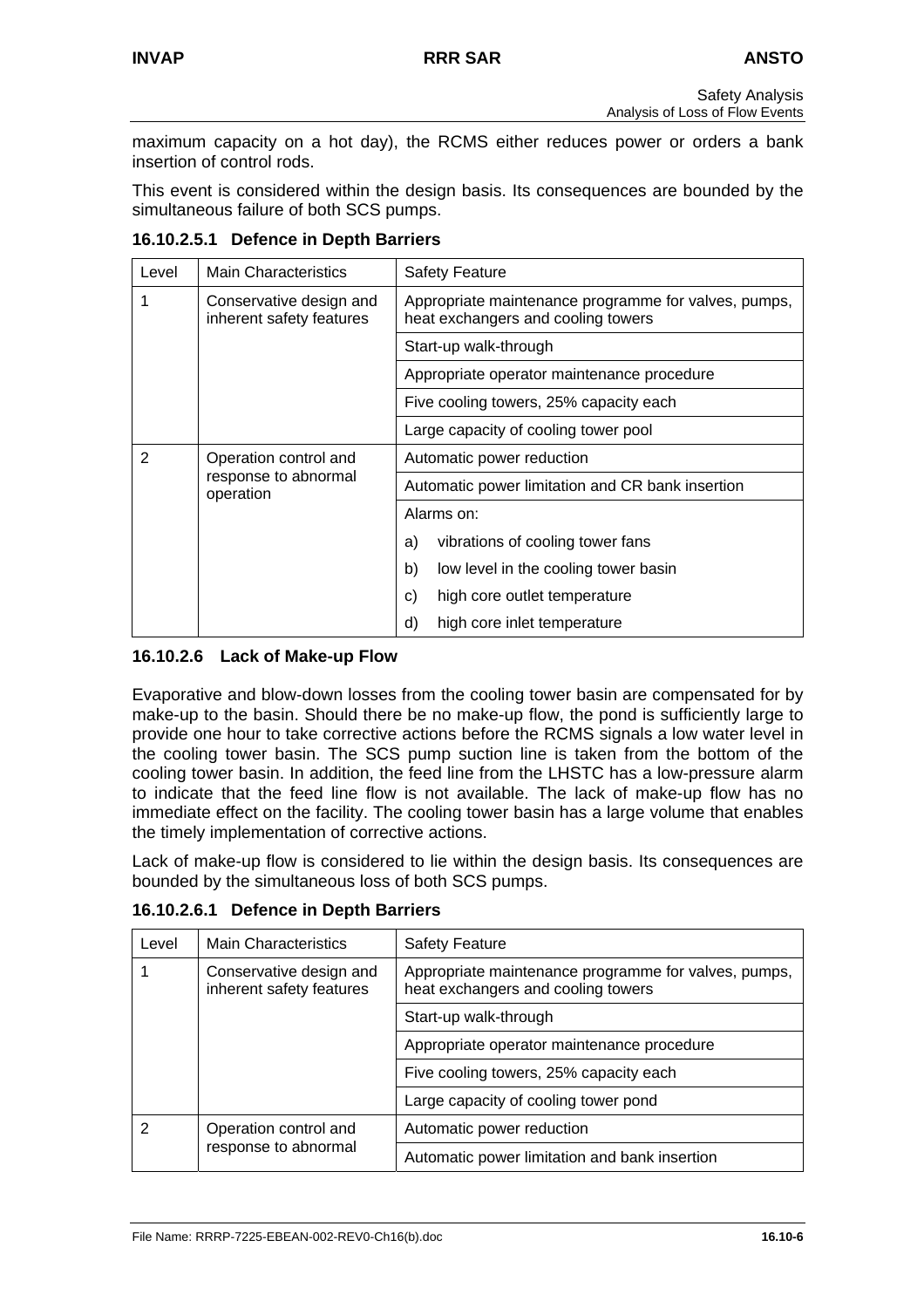| operation | Alarms on: |                                             |  |  |  |
|-----------|------------|---------------------------------------------|--|--|--|
|           | a)         | low pressure in the LHSTC water supply line |  |  |  |
|           | b)         | low level in the cooling tower basin        |  |  |  |
|           | C)         | low SCS flow rate                           |  |  |  |
|           | d)         | high core outlet temperature                |  |  |  |
|           | e          | high core inlet temperature                 |  |  |  |

## **16.10.3 Design Basis Postulated Initiating Events**

A summary of previous arguments is presented below:

| PIE                                                   | <b>Not</b><br>applicable<br>to the<br>design | Sufficiently         | Design Basis initiating Events (DBIEs)          |                               |                     |
|-------------------------------------------------------|----------------------------------------------|----------------------|-------------------------------------------------|-------------------------------|---------------------|
|                                                       |                                              | unlikely to<br>occur | To be<br>considered<br>in another<br>DBIE group | Bounded by<br>another DBIE    | Further<br>Analysis |
| Pipe or heat exchanger<br>blockage in the SCS<br>loop |                                              |                      |                                                 | X (loss of both<br>SCS pumps) |                     |
| Incorrect valve position                              |                                              |                      |                                                 | X (loss of both<br>SCS pumps) |                     |
| <b>Rupture of SCS</b><br>boundary                     |                                              |                      |                                                 | X (loss of both<br>SCS pumps) |                     |
| Simultaneous failure of<br>both SCS pumps             |                                              |                      |                                                 |                               | X                   |
| Failure of cooling tower<br>component                 |                                              |                      |                                                 | X (loss of both<br>SCS pumps) |                     |
| Lack of make-up flow                                  |                                              |                      |                                                 | X (loss of both<br>SCS pumps) |                     |

The DBIE identified for further analysis is:

The reactor is operating a full power and full flow when both pumps of the SCS fail simultaneously. The reactor is shutdown by the RPSs. The PCS pumps are stopped and flap valves open on reducing PCS flow. The decay heat is removed by natural circulation.

#### **16.10.3.1 Detection of the Initiating Event**

Both pumps in the SCS stop. The RPSs trigger the shutdown systems on any of the following signals:

- a) for the FSS:
	- (i) high core inlet temperature
- b) for the SSS
	- (i) High core outlet temperature<br>(ii) Failure of the FSS
	- Failure of the FSS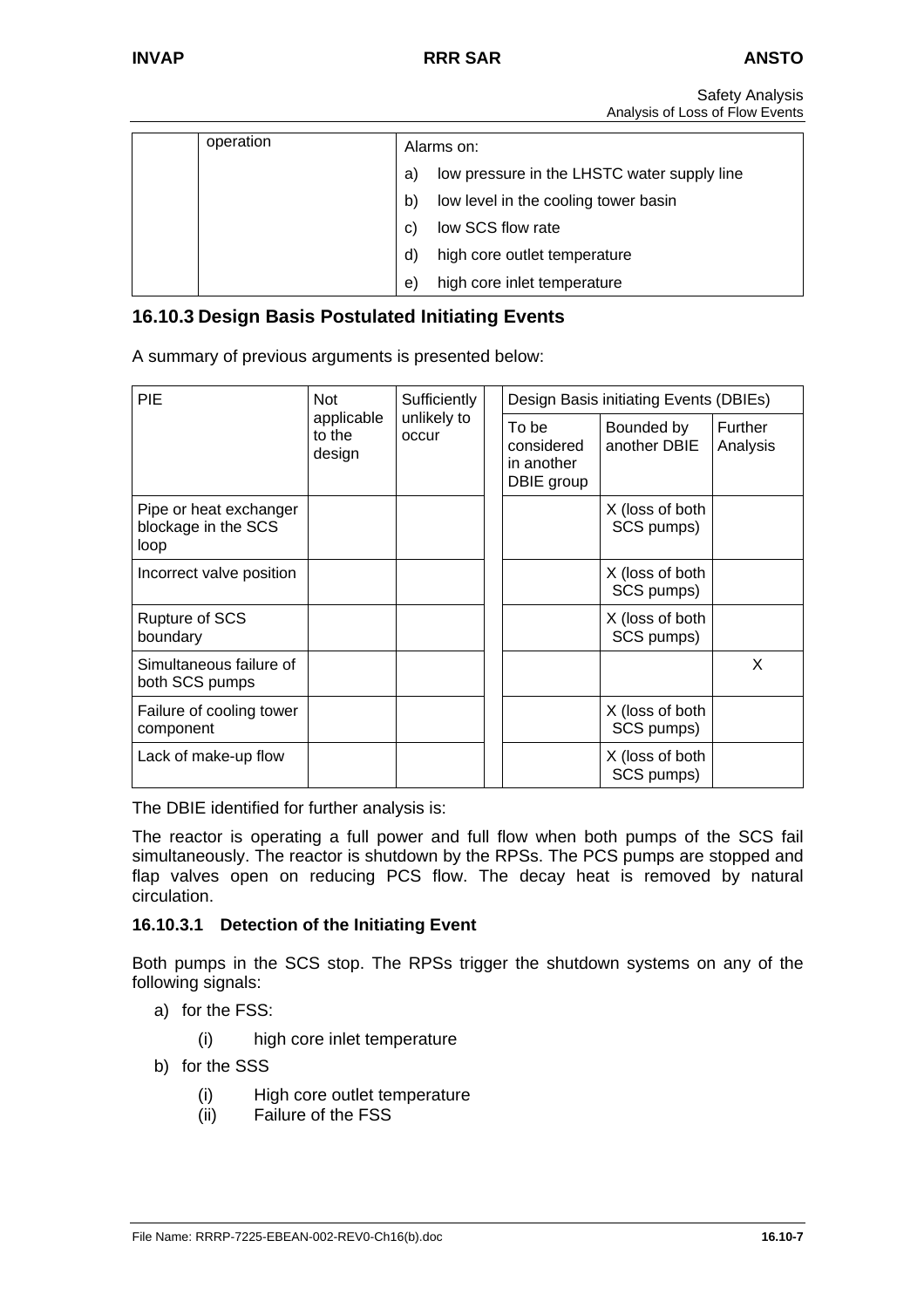### **16.10.3.2 Design Basis Fault Sequence**

- a) Both pumps of the SCS suddenly stop.
- b) Alarm raised on low flow in the SCS.
- c) The heat transfer through the PCS, RC&PS and RSPCS heat exchanger falls sharply.
- d) Core inlet temperature increases.
- e) There is power reduction or reactor shutdown due either to a bank CR insertion or to a reactor trip depending on the rate and size of the temperature increase.
- f) PCS pumps are manually stopped to allow natural circulation cooling, using the pool as the heat sink.
- g) Flap valves open.
- h) Decay power is removed by natural circulation.

### **16.10.3.3 Numerical Analysis**

The transient associated with the loss of heat sink has been simulated using RELAP 5.

#### **16.10.3.3.1 Modelling Assumptions**

The nodalisation of the PCS presented in Section 16.3 was used as the basis for this numerical analysis.

The core geometry, the properties of the fuel and coolant and the worth of the shutdown systems are detailed in Chapter 5.

The conditions of the pool are calculated only for the volume comprised between the upper top of the chimney and the bottom of the transfer canal. This volume of water is relatively small compared to the total mass of water in the pool. This is a conservative assumption.

The reactor is stable at full power prior to the occurrence of the initiating event. The power being deposited in the core is conservatively taken as 20 MW.

The total loss of heat transfer to the SCS is assumed to occur in one second.

The reactor is shutdown following:

- a) FRPS signal on high core inlet temperature
- b) SRPS signal on high core outlet temperature (this the latest acting signal).

#### **16.10.3.3.2 Primary Cooling System**

The FRPS requests reactor trip after onset of the loss of heat sink. This time is the sum of the time it takes the hot water front from the heat exchangers to reach the location of the temperature sensors plus the time it takes to reach the high core inlet temperature set point, plus the delays in the FRPS and instrumentation..

Analysis of normalised core power and heat removal via the heat exchangers for a DBIE involving loss of both SCS pumps with FSS actuation shows that the transient does not affect the functioning of the PCS pumps. The flow rate through the core does not change significantly, except during the first few minutes due to the temperature increase and the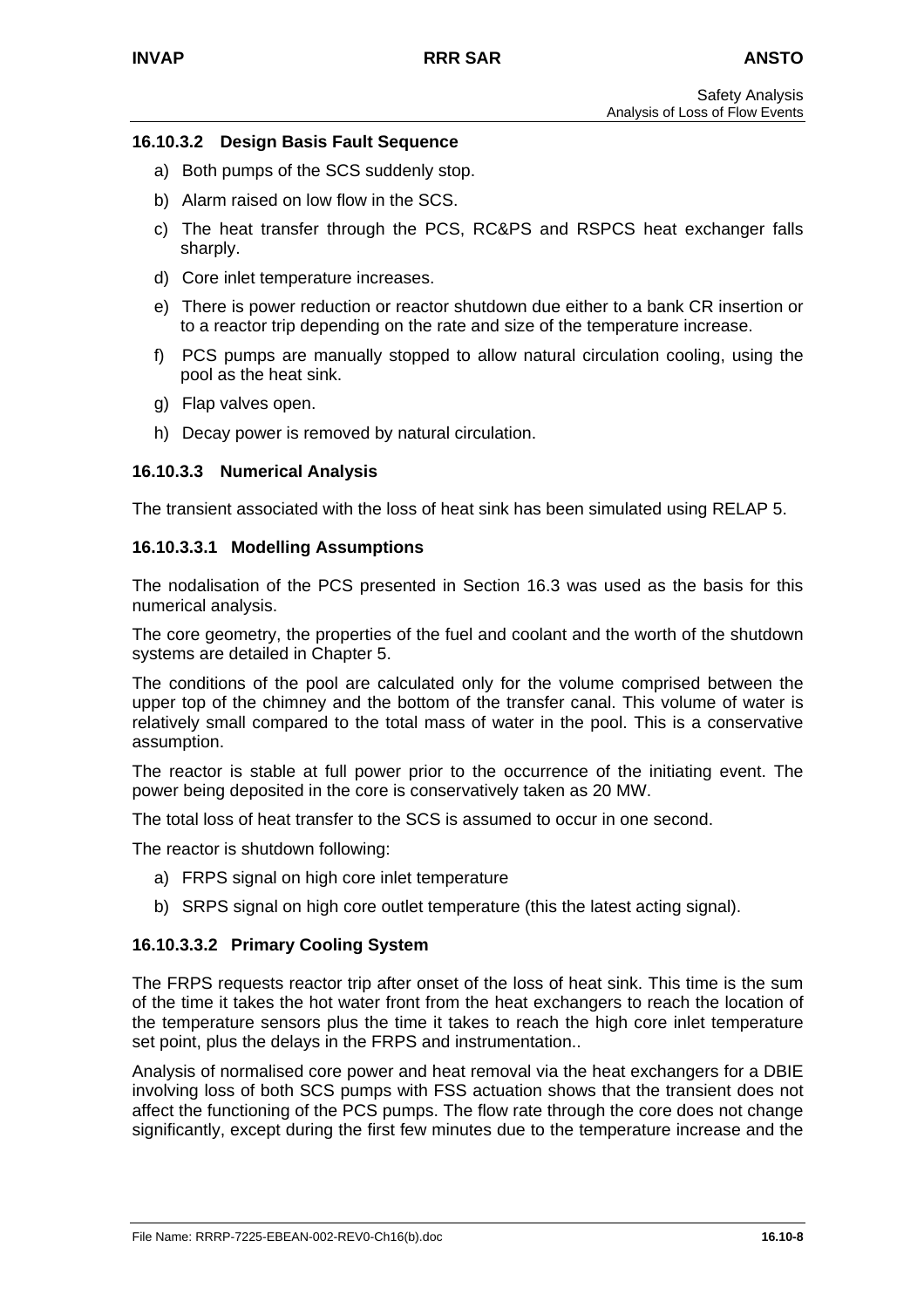resulting decrease in friction pressure drop. In the long term the total flow reaches a stable values, higher than the normal operation steady state.

For coolant temperature on loss of both SCS pumps with FSS actuation the temperature at the outlet of the heat exchangers rises rapidly while the temperature at the inlet plenum starts increasing after a delay. The reactor trips when the inlet temperature reaches the set point, and the core outlet temperature follows this power decrease until it meets the hot water reaching the core following a degraded heat removal consequence of the SCS failure.

The maximum cladding temperature is safe with a corresponding maximum coolant temperature of 66.4ºC. The fuel assembly temperatures experience an increase up to the point of reactor trip. Thereafter, in the long term, the temperatures increase slowly, following the rise in pool water temperature. There is a slight dip in coolant temperatures at as a result of the water from the first drop in temperature making its way back to the core.

The same transient has been simulated with actuation of the SSS. In this case, the sharp decrease in core outlet temperature does not appear due to slower decrease in reactor power.

Analysis of coolant and cladding temperatures on loss of both SCS pumps with SSS actuation has been undertaken. The SRPS requests reactor trip when the hot water from the heat exchanger reaches the core, plus the time it takes to reach the high core outlet trip set point, plus the delay due to the SRPS and SSS actuation and electronics. The maximum cladding temperature is safe with a corresponding maximum coolant temperature of 68.6º C. Slight dips in temperature result from the water from the initial drop in temperature making its transits around the PCS. As a consequence of the longer shutdown time the temperatures increase above the values they reach with actuation of the FSS. Again, the long term increase of the fuel assembly temperatures follows the variation in Reactor Pool water temperature.

## **16.10.3.3.3 Reactor and Service Pools Cooling System**

This transient was analysed to determine the effect on the irradiation rigs. Actuation of the SSS was considered as this bounded the effect of the actuation of the FSS.

The analysis determines the temperature of the coolant in the pool and in the rigs' suction plenum (outlet from the rigs). The SRPS trips the reactor on high core outlet temperature. The maximum irradiation rig cladding temperature is safe, occurring on the inner surface of the rig. The maximum coolant temperature is 47.5ºC at the outlet of the channel. When the heat sink is lost, the temperature of the pool increases slowly while the power generated by the rigs falls abruptly after reactor trip. Thus, the temperature at the outlet from the rigs also decreases. In the long term, this temperature increases following the variation of the pool water temperature (inlet to the rigs). Similarly, the temperature of the hot rig (U-Mo target) decreases with the reactor trip and increases slowly following the increase in pool water temperature.

## **16.10.3.4 Radiological Impact Analysis**

No core or rigs damage arises from these transients. Therefore, there is no radiological impact.

## **16.10.3.5 Conclusions**

The bounding event for this DBA grouping involves the loss of both SCS pumps. Either RPS is capable of shutting down the reactor. Heat removal from the core and rigs is